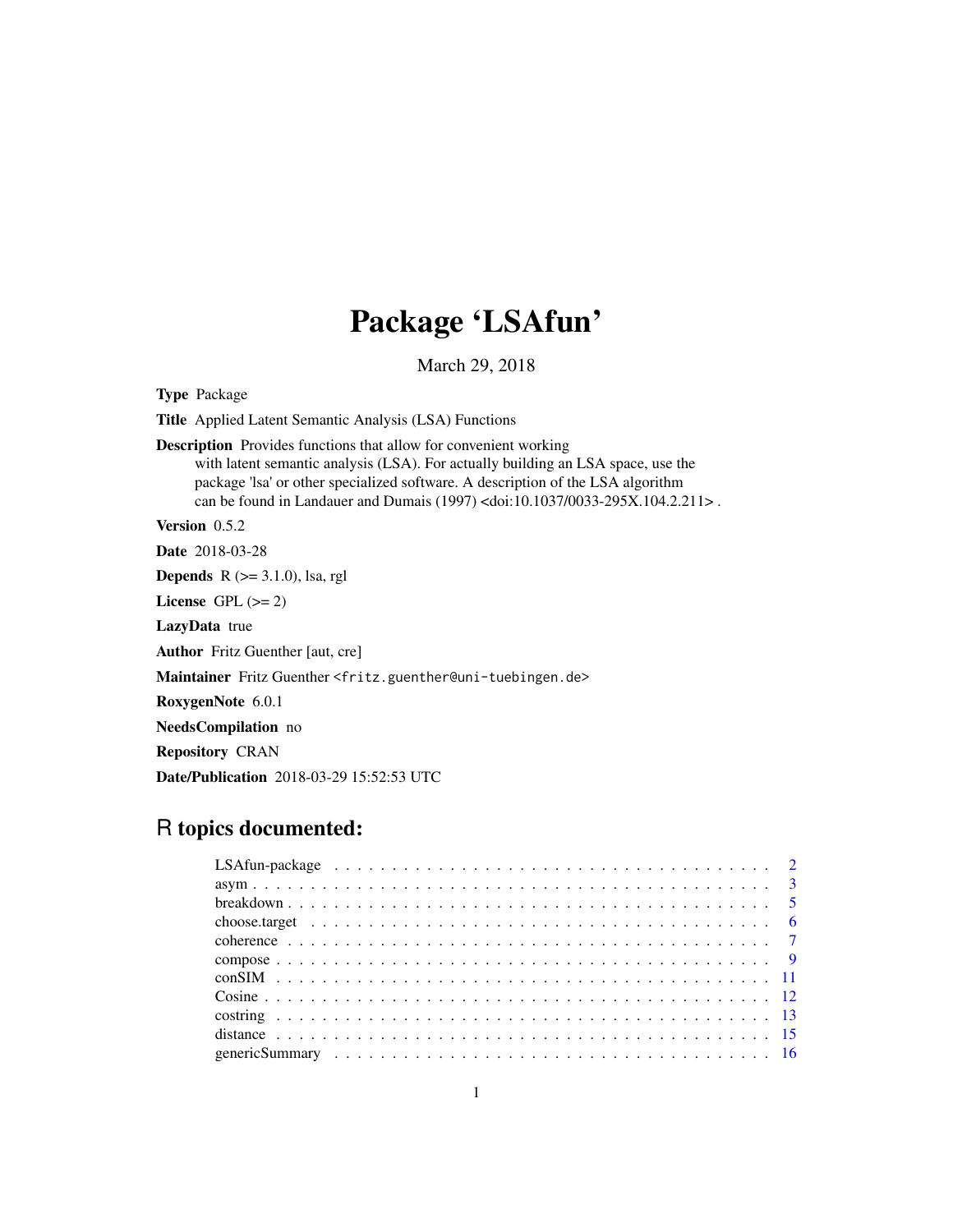<span id="page-1-0"></span>

| Index | 35 |
|-------|----|
|       |    |
|       |    |
|       |    |
|       |    |
|       |    |
|       |    |
|       |    |
|       |    |
|       |    |
|       |    |
|       |    |
|       |    |
|       |    |
|       |    |

LSAfun-package *Computations based on Latent Semantic Analysis*

#### **Description**

Offers methods and functions for working with Vector Space Models of semantics, such as Latent Semantic Analysis (LSA). Such models are created by algorithms working on a corpus of text documents. Those algorithms achieve a high-dimensional vector representation for word (and document) meanings. The exact LSA algorithm is described in Martin & Berry (2007).

Such a representation allows for the computation of word (and document) similarities, for example by computing cosine values of angles between two vectors.

#### The focus of this package

This package is not designed to create LSA semantic spaces. In R, this functionality is provided by the package [lsa](#page-0-0). The focus of the package *LSAfun* is to provide functions to be applied on existing LSA (or other) semantic spaces, such as

- 1. Similarity Computations
- 2. Neighborhood Computations
- 3. Applied Functions
- 4. Composition Methods

#### How to obtain a semantic space

*LSAfun* comes with one example LSA space, the [wonderland](#page-33-1) space.

This package can also directly use LSA semantic spaces created with the [lsa](#page-0-0)-package. Thus, it allows the user to use own LSA spaces. (Note that the function [lsa](#page-0-0) gives a list of three matrices. Of those, the term matrix U should be used.)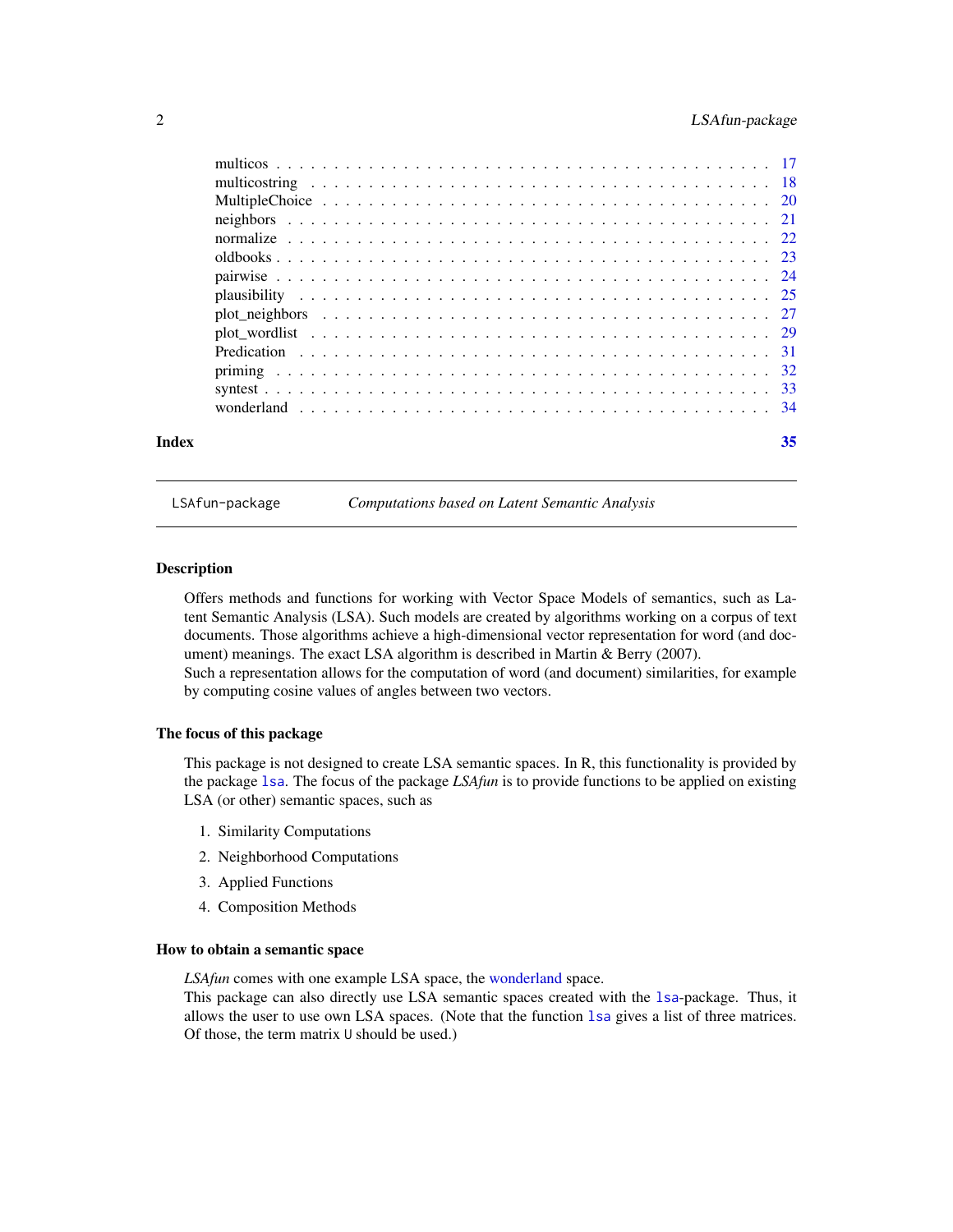<span id="page-2-0"></span>The [lsa](#page-0-0) package works with (very) small corpora, but gets difficulties in scaling up to larger corpora. In this case, it is recommended to use specialized software for creating semantic spaces, such as

- S-Space (Jurgens & Stevens, 2010), available [here](https://github.com/fozziethebeat/S-Space)
- SemanticVectors (Widdows & Ferraro, 2008), available [here](https://code.google.com/p/semanticvectors/)
- gensim (Rehurek & Sojka, 2010), available [here](https://radimrehurek.com/gensim/)
- DISSECT (Dinu, Pham, & Baroni, 2013), available [here](http://clic.cimec.unitn.it/composes/toolkit/)

Another possibility is to use one of the LSA spaces provided at [http://www.lingexp.uni-tuebing](http://www.lingexp.uni-tuebingen.de/z2/LSAspaces)en. [de/z2/LSAspaces](http://www.lingexp.uni-tuebingen.de/z2/LSAspaces). These are stored in the .rda format. To load one of these spaces into the R workspace, save them into a directory, set the working directory to that directory, and load the space using load().

#### Author(s)

Fritz Günther

<span id="page-2-1"></span>asym *Asymmetric Similarity functions*

#### Description

Compute various asymmetric similarities between words

#### Usage

asym(x,y,method,t=0,tvectors,breakdown=FALSE)

| $\mathsf{x}$ | A single word, given as a character of $length(x) = 1$                                                                                                      |
|--------------|-------------------------------------------------------------------------------------------------------------------------------------------------------------|
| y            | A single word, given as a character of length(y) = 1                                                                                                        |
| method       | Specifying the formula to use for asymmetric similarity computation                                                                                         |
| t            | A numeric threshold a dimension value of the vectors has to exceed so that the<br>dimension is considered <i>active</i> ; not needed for the kintsch method |
| tvectors     | the semantic space in which the computation is to be done (a numeric matrix<br>where every row is a word vector)                                            |
| breakdown    | if TRUE, the function breakdown is applied to the input                                                                                                     |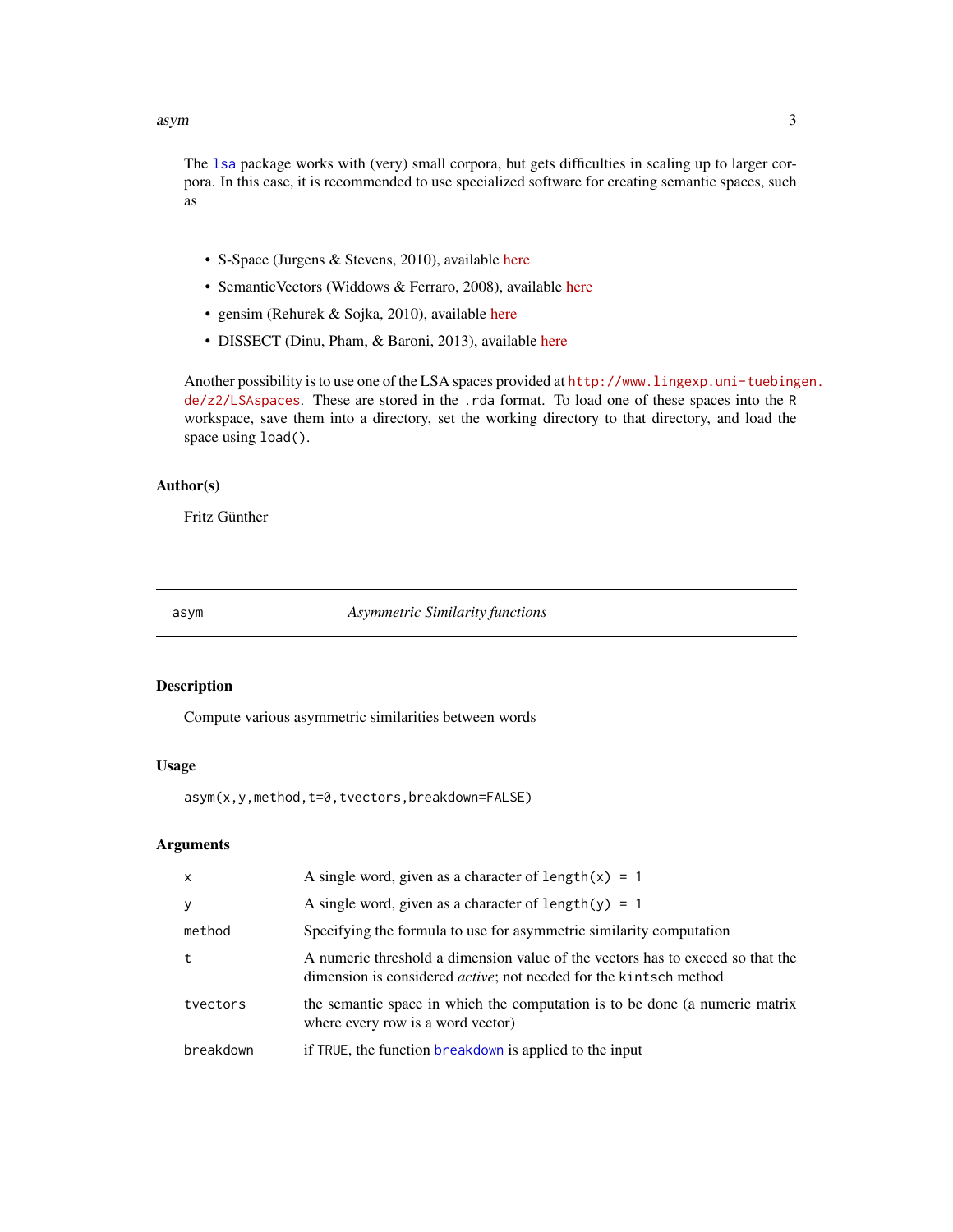#### Details

Asymmetric (or directional) similarities can be useful e.g. for examining *hypernymy* (category inclusion), for example the relation between *dog* and *animal* should be asymmetrical. The general idea is that, if one word is a hypernym of another (i.e. it is semantically narrower), then a significant number of dimensions that are salient in this word should also be salient in the semantically broader term (Lenci & Benotto, 2012).

In the formulas below,  $w_x(f)$  denotes the value of vector x on dimension f. Furthermore,  $F_x$ is the set of *active* dimensions of vector x. A dimension f is considered active if  $w_x(f) > t$ , with t being a pre-defined, free parameter.

The options for method are defined as follows (see Kotlerman et al., 2010) (1)):

• method = "weedsprec"

$$
weedspec(u,v) = \frac{\sum_{f \in F_u \cap F_v} w_u(f)}{\sum_{f \in F_u} w_u(f)}
$$

• method = "cosweeds"

$$
cosweeds(u, v) = \sqrt{weedsprec(u, v) \times cosine(u, v)}
$$

• method = "clarkede"

$$
clarkede(u, v) = \frac{\sum_{f \in F_u \cap F_v} min(w_u(f), w_v(f))}{\sum_{f \in F_u} w_u(f)}
$$

• method =  $"invc1"$ 

$$
invcl(u, v) = \sqrt{clarkede(u, v) \times (1 - clarkede(u, v))}
$$

• method = "kintsch"

Unlike the other methods, this one is not derived from the logic of hypernymy, but rather from asymmetrical similarities between words due to different amounts of knowledge about them. Here, asymmteric similarities between two words are computed by taking into account the vector length (i.e. the amount of information about those words). This is done by projecting one vector onto the other, and normalizing this resulting vector by dividing its length by the length of the longer of the two vectors (Details in Kintsch, 2014, see References).

#### Value

A numeric giving the asymmetric similarity between x and y

#### Author(s)

Fritz Günther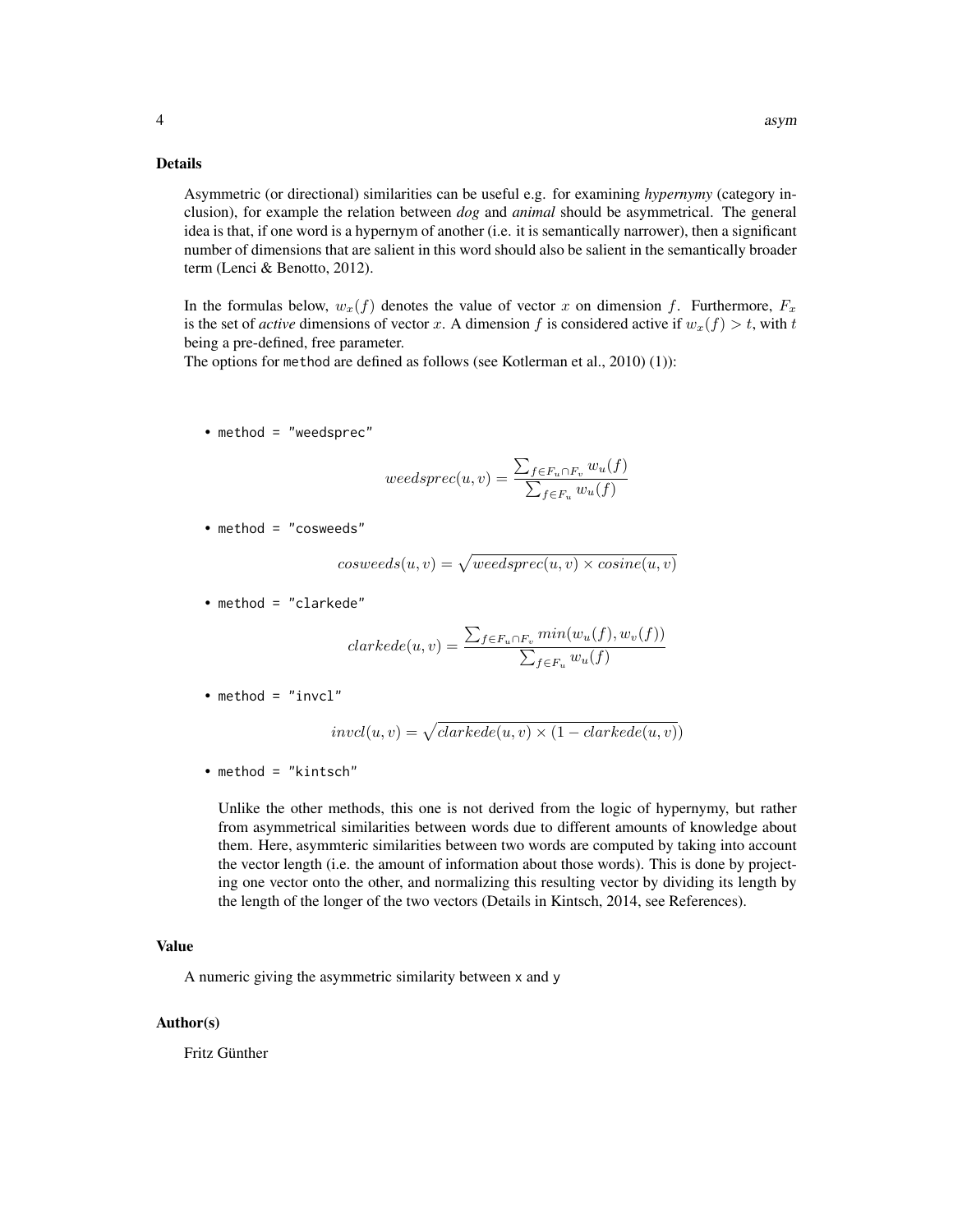#### <span id="page-4-0"></span>breakdown 5

#### References

Kintsch, W. (2015). Similarity as a Function of Semantic Distance and Amount of Knowledge. *Psychological Review, 121,* 559-561.

Kotlerman, L., Dagan, I., Szpektor, I., & Zhitomirsky-Geffet, M (2010). Directional distributional similarity for lexical inference. *Natural Language Engineering, 16,* 359-389.

Lenci, A., & Benotto, G. (2012). Identifying hypernyms in distributional semantic spaces. In *Proceedings of \*SEM* (pp. 75-79), Montreal, Canada.

#### See Also

[Cosine](#page-11-1) [conSIM](#page-10-1)

#### Examples

data(wonderland)

asym("alice","girl",method="cosweeds",t=0,tvectors=wonderland) asym("alice","rabbit",method="cosweeds",tvectors=wonderland)

<span id="page-4-1"></span>breakdown *Clean up special characters*

#### Description

Replaces special characters in character vectors

#### Usage

breakdown(x)

#### Arguments

x a character vector

#### Details

Applies the following functions to a character vector

- sets all letters to lower case
- replaces umlauts (for example ä replaced by ae)
- removes accents from letters (for example é replaced by e)
- replaces ß by ss

Also removes other special characters, like punctuation signs, numbers and breaks

#### Value

A character vector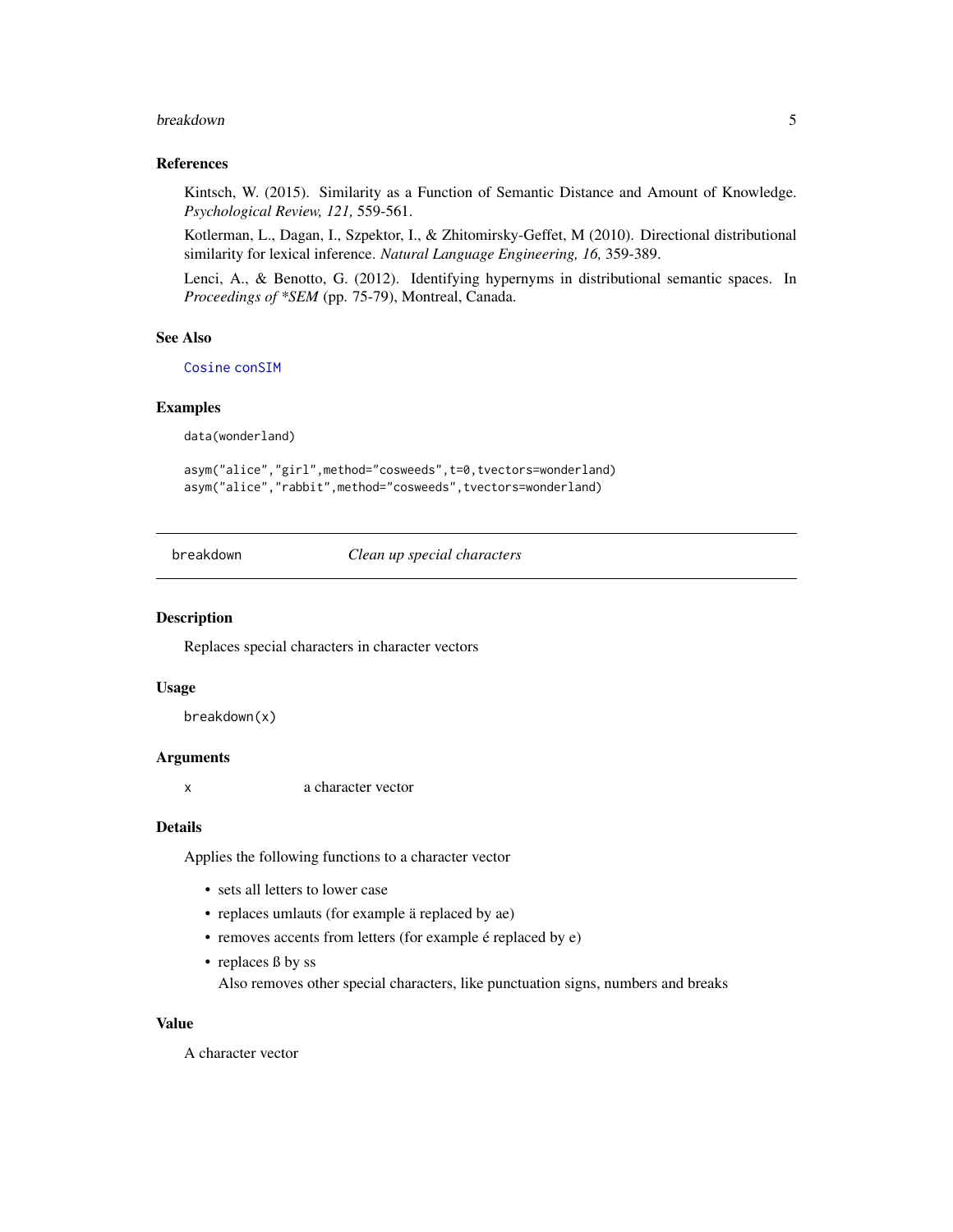#### <span id="page-5-0"></span>Author(s)

Fritz Günther

#### See Also

[gsub](#page-0-0)

#### Examples

breakdown("Märchen")

breakdown("I was visiting Orléans last week. It was nice, though!")

choose.target *Random Target Selection*

#### Description

Randomly samples words within a given similarity range to the input

#### Usage

choose.target(x,lower,upper,n,tvectors=tvectors,breakdown=FALSE)

#### Arguments

| $\mathsf{x}$ | a character vector of $length(x) = 1$ specifying a word or a sentence/document                                   |
|--------------|------------------------------------------------------------------------------------------------------------------|
| lower        | the lower bound of the similarity range; a numeric                                                               |
| upper        | the upper bound of the similarity range; a numeric                                                               |
| n            | an integer giving the number of target words to be sampled                                                       |
| tvectors     | the semantic space in which the computation is to be done (a numeric matrix<br>where every row is a word vector) |
| breakdown    | if TRUE, the function breakdown is applied to the input                                                          |

#### Details

Computes cosine values between the input x and all the word vectors in tvectors. Then only selects words with a cosine similarity between lower and upper to the input, and randomly samples n of these words.

This function is designed for randomly selecting target words with a predefined similarity towards a given prime word (or sentence/document).

#### Value

A named numeric vector. The names of the vector give the target words, the entries their respective cosine similarity to the input.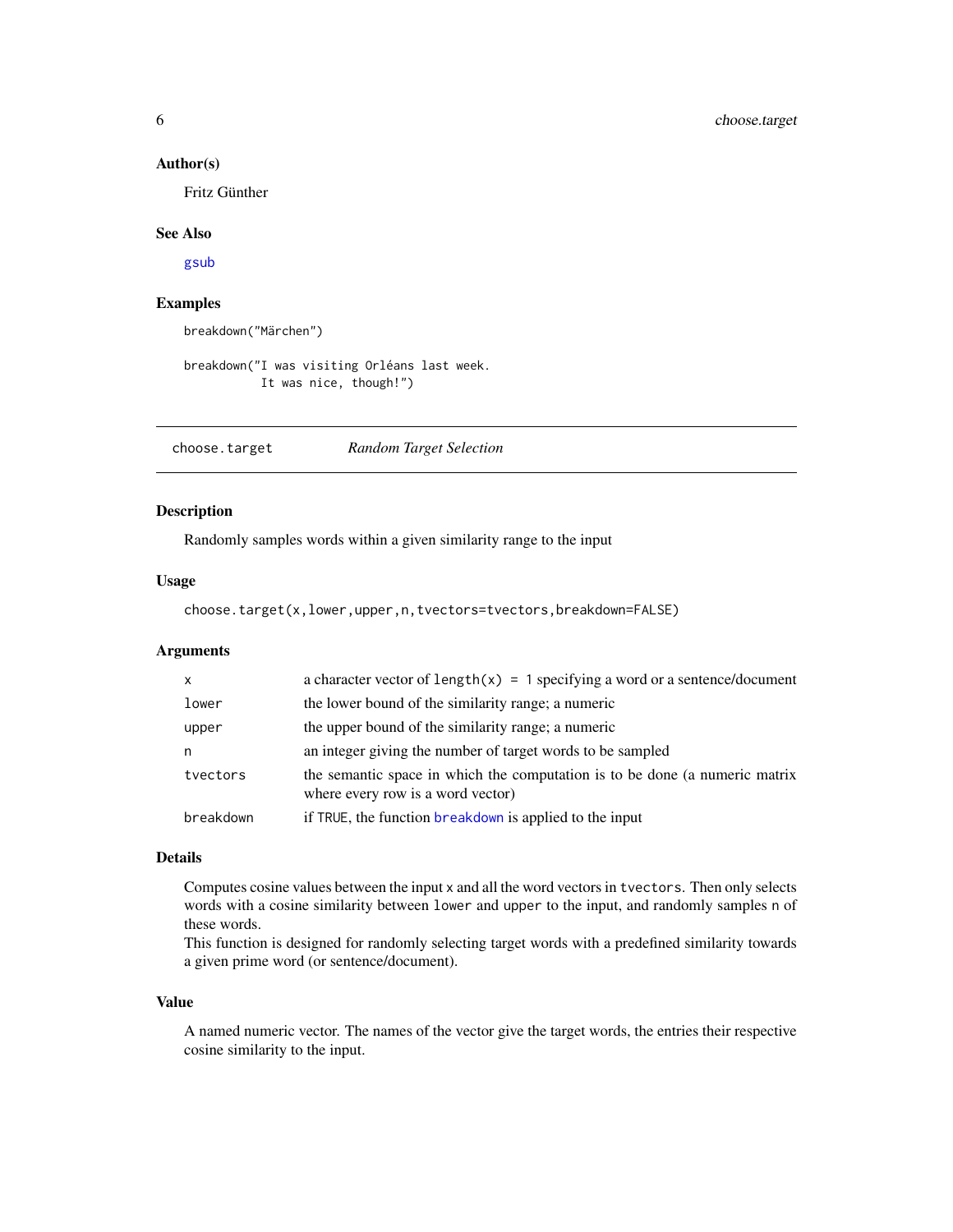#### <span id="page-6-0"></span>coherence 7 and 7 and 7 and 7 and 7 and 7 and 7 and 7 and 7 and 7 and 7 and 7 and 7 and 7 and 7 and 7 and 7 and 7 and 7 and 7 and 7 and 7 and 7 and 7 and 7 and 7 and 7 and 7 and 7 and 7 and 7 and 7 and 7 and 7 and 7 and 7

#### Author(s)

Fritz Günther

#### References

Landauer, T.K., & Dumais, S.T. (1997). A solution to Plato's problem: The Latent Semantic Analysis theory of acquisition, induction and representation of knowledge. *Psychological Review, 104,* 211-240.

#### See Also

[cosine](#page-0-0), [Cosine](#page-11-1), [neighbors](#page-20-1)

#### Examples

data(wonderland)

choose.target("mad hatter",lower=.2,upper=.3, n=20, tvectors=wonderland)

coherence *Coherence of a text*

#### Description

Computes coherence of a given paragraph/document

#### Usage

```
coherence(x,split=c(".","!","?"),tvectors=tvectors,breakdown=FALSE)
```

| x         | a character vector of $length(x) = 1$ containing the document                                                    |
|-----------|------------------------------------------------------------------------------------------------------------------|
| split     | a vector of expressions that determine where to split sentences                                                  |
| tvectors  | the semantic space in which the computation is to be done (a numeric matrix<br>where every row is a word vector) |
| breakdown | if TRUE, the function breakdown is applied to the input                                                          |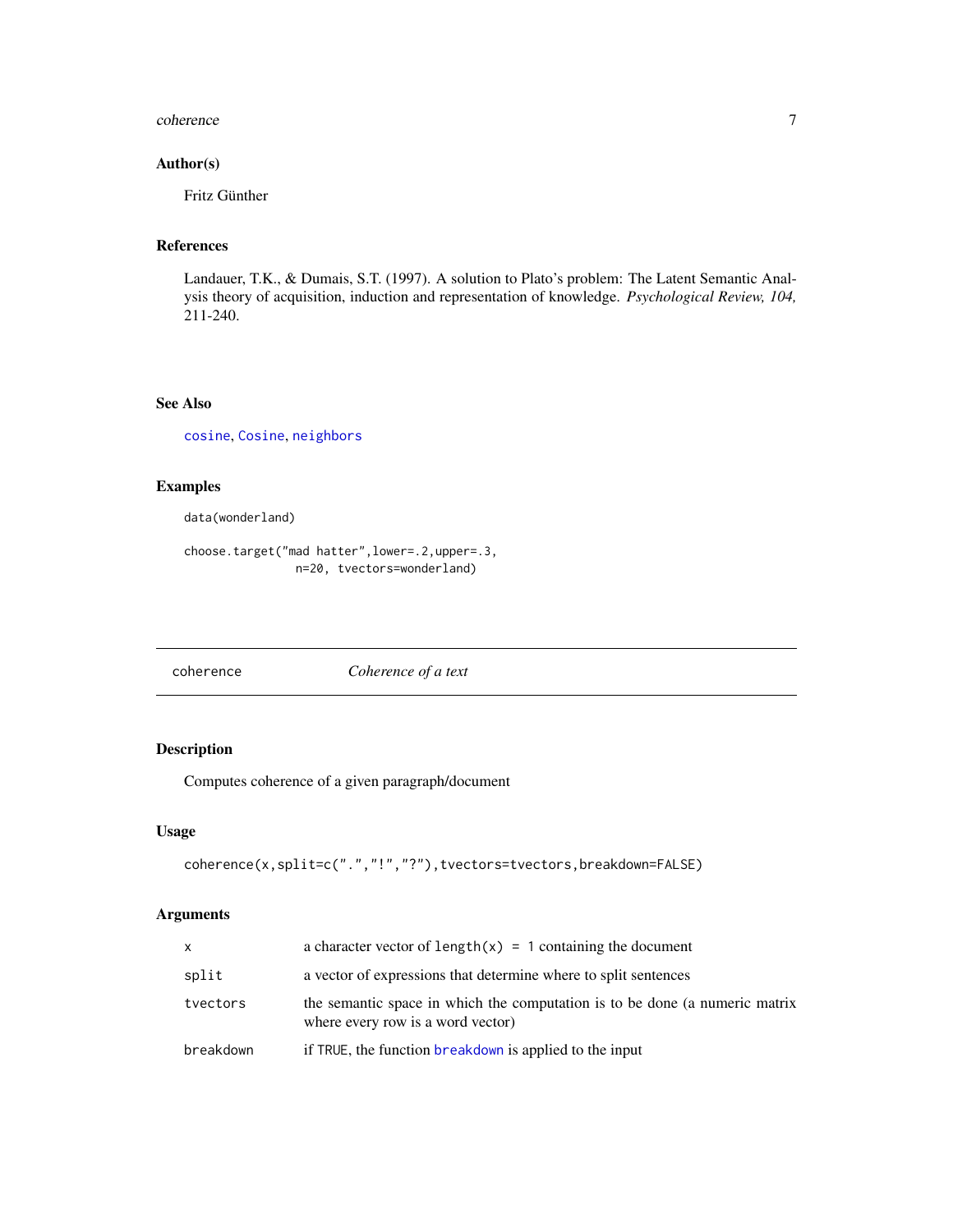#### Details

This function applies the method described in Landauer & Dumais (1997): The *local coherence* is the cosine between two adjacent sentences. The *global coherence* is then computed as the mean value of these local coherences.

The format of x (or y) should be of the kind  $x \leq -1$  "sentence1. sentence2. sentence3" Every sentence can also just consist of one single word.

To import a document Document.txt to from a directory for coherence computation, set your working directory to this directory using setwd(). Then use the following command lines:

```
fileName1 <- "Alice_in_Wonderland.txt"
x <- readChar(fileName1, file.info(fileName1)$size)
```
#### Value

A list of two elements; the first element (\$local) contains the local coherences as a numeric vector, the second element (\$global) contains the global coherence as a numeric.

#### Author(s)

Fritz Günther

#### References

Landauer, T.K., & Dumais, S.T. (1997). A solution to Plato's problem: The Latent Semantic Analysis theory of acquisition, induction and representation of knowledge. *Psychological Review, 104,* 211-240.

#### See Also

[cosine](#page-0-0), [Cosine](#page-11-1), [costring](#page-12-1)

#### Examples

data(wonderland)

coherence ("There was certainly too much of it in the air. Even the Duchess sneezed occasionally; and as for the baby, it was sneezing and howling alternately without a moment's pause. The only things in the kitchen that did not sneeze, were the cook, and a large cat which was sitting on the hearth and grinning from ear to ear.", tvectors=wonderland)

<span id="page-7-0"></span>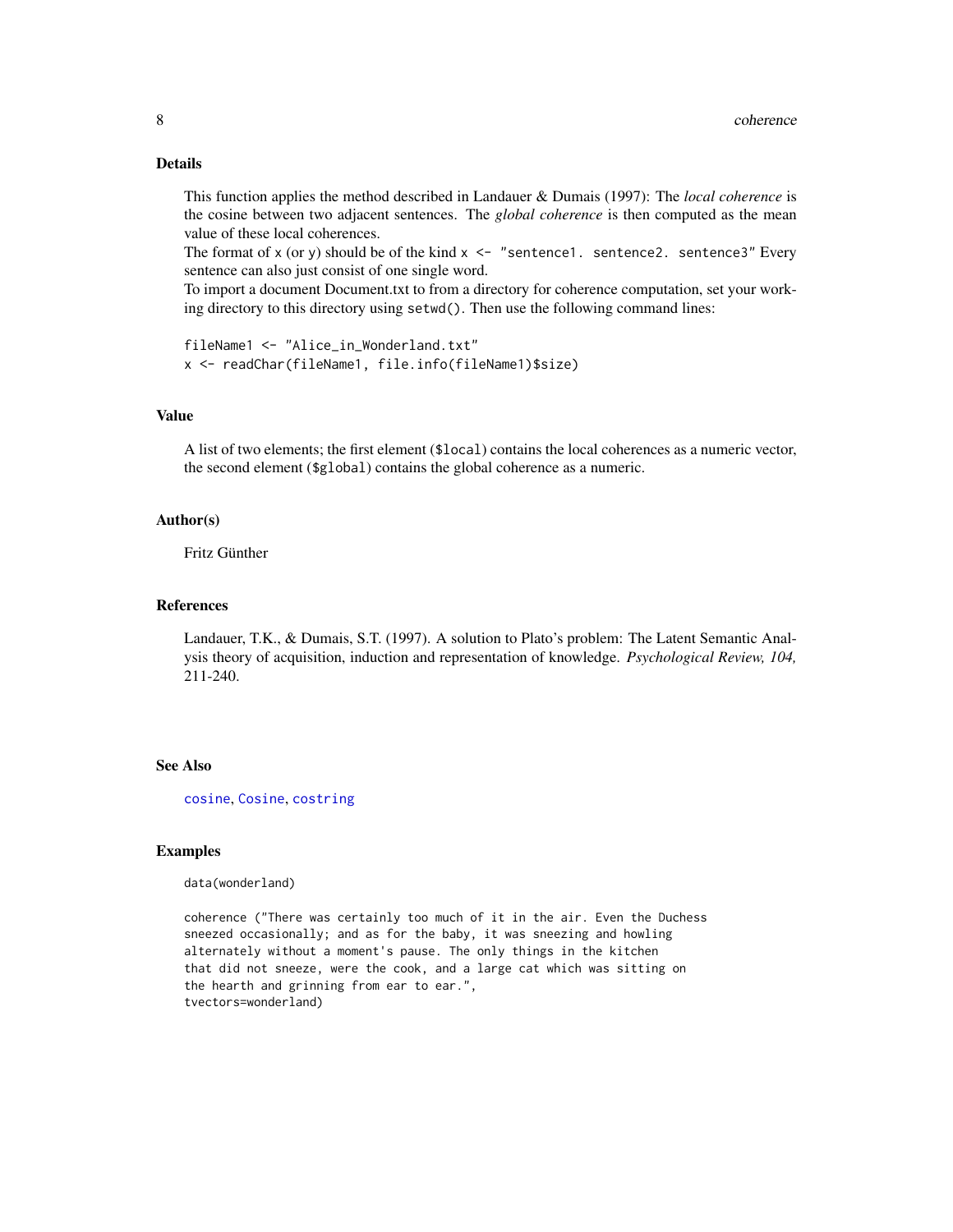<span id="page-8-1"></span><span id="page-8-0"></span>

#### Description

Computes the vector of a complex expression p consisting of two single words u and v, following the methods examined in Mitchell & Lapata (2008) (see *Details*).

#### Usage

```
## Default
compose(x,y,method="Add", a=1,b=1,c=1,m,k,lambda=2,
     tvectors=tvectors,breakdown=FALSE, norm="none")
```
#### Arguments

| $\mathsf{x}$ | a single word (character vector with $length(x) = 1$ )                                                                                                                                                                                                                                   |
|--------------|------------------------------------------------------------------------------------------------------------------------------------------------------------------------------------------------------------------------------------------------------------------------------------------|
| У            | a single word (character vector with $length(y) = 1$ )                                                                                                                                                                                                                                   |
| a,b,c        | weighting parameters, see Details                                                                                                                                                                                                                                                        |
| m            | number of nearest words to the Predicate that are initially activated (see Predication)                                                                                                                                                                                                  |
| k            | size of the k-neighborhood; $k \le m$ (see Predication)                                                                                                                                                                                                                                  |
| lambda       | dilation parameter for method $=$ "Dilation"                                                                                                                                                                                                                                             |
| method       | the composition method to be used (see <i>Details</i> )                                                                                                                                                                                                                                  |
| norm         | whether to normalize the single word vectors before applying a composition<br>function. Setting norm = "none" will not perform any normalizations, setting<br>norm = "all" will normalize every involved word vector. Setting norm = "block"<br>is only valid for the Predication method |
| tvectors     | the semantic space in which the computation is to be done (a numeric matrix<br>where every row is a word vector)                                                                                                                                                                         |
| breakdown    | if TRUE, the function breakdown is applied to the input                                                                                                                                                                                                                                  |
|              |                                                                                                                                                                                                                                                                                          |

#### Details

Let p be the vector with entries  $p_i$  for the two-word phrase consisiting of u with entries  $u_i$  and v with entries  $v_i$ . The different composition methods as described by Mitchell & Lapata (2008, 2010) are as follows:

• Additive Model (method = "Add")

$$
p_i = u_i + v_i
$$

• Weighted Additive Model (method = "WeightAdd")

$$
p_i = a * u_i + b * v_i
$$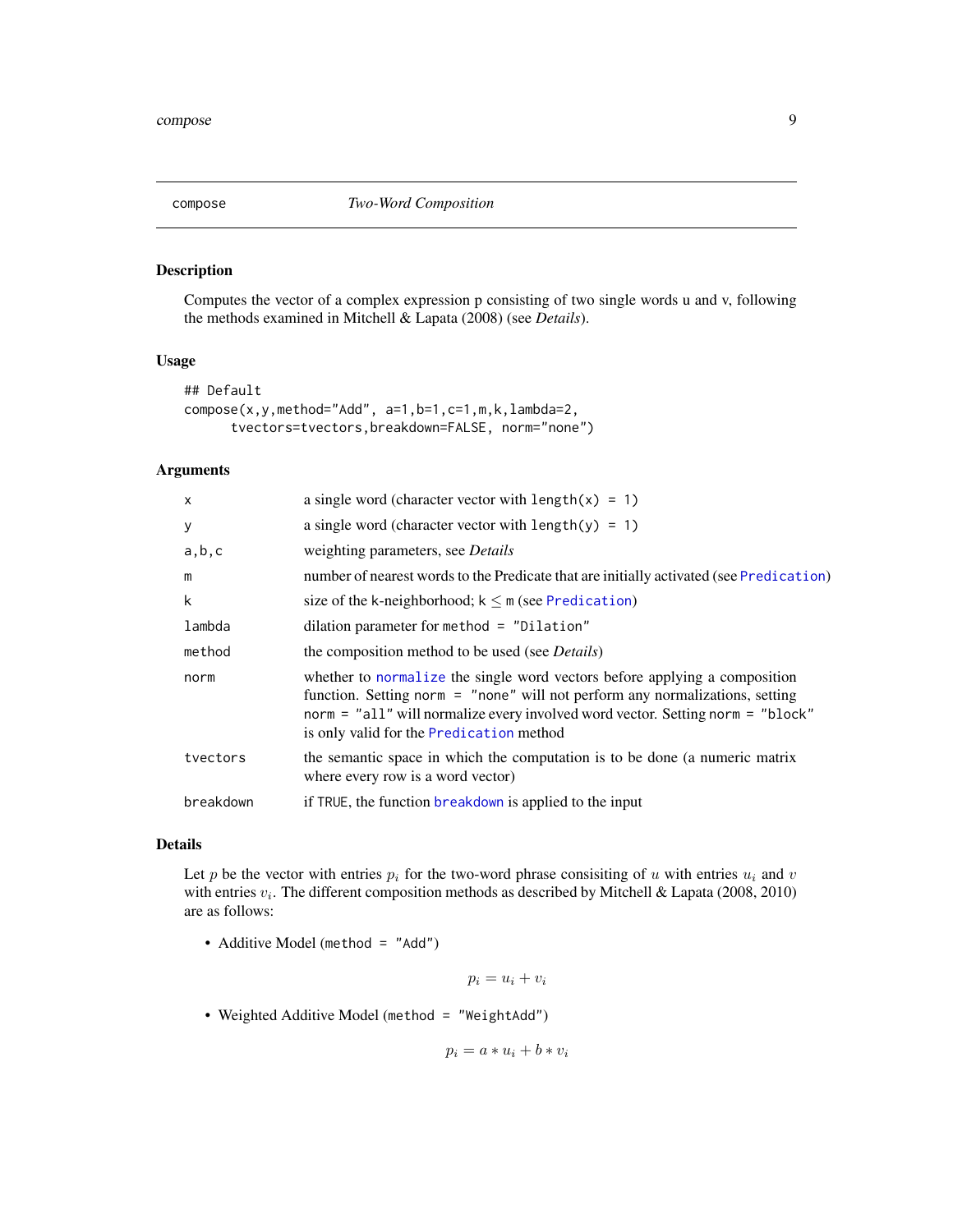<span id="page-9-0"></span>10 compose

• Multiplicative Model (method = "Multiply")

$$
p_i = u_i * v_i
$$

• Combined Model (method = "Combined")

$$
p_i = a * u_i + b * v_i + c * u_i * v_i
$$

• Predication (method = "Predication") (see [Predication](#page-30-1))

If method="Predication" is used, x will be taken as Predicate and y will be taken as Argument of the phrase (see *Examples*)

• Circular Convolution (method = "CConv")

$$
p_i = \sum_j u_j * v_{i-j}
$$

where the subscripts of v are interpreted modulo n with  $n = \text{length}(x) = \text{length}(y)$ 

• Dilation (method = "Dilation")

$$
p = (u * u) * v + (\lambda - 1) * (u * v) * u
$$

with  $(u * u)$  being the dot product of u and u (and  $(u * v)$  being the dot product of u and v).

The Add, Multiply, and CConv methods are *symmetrical* composition methods, i.e. compose(x="word1", y="word2") will give the same results as compose(x="word2", y="word1") On the other hand, WeightAdd, Combined, Predication and Dilation are *asymmetrical*, i.e. compose(x="word1",y="word2") will give different results than compose(x="word2",y="word1")

#### Value

The phrase vector as a numeric vector

#### Author(s)

Fritz Günther

,

,

#### References

Kintsch, W. (2001). Predication. *Cognitive science, 25,* 173-202.

Mitchell, J., & Lapata, M. (2008). Vector-based Models of Semantic Composition. In *Proceedings of ACL-08: HLT* (pp. 236-244). Columbus, Ohio.

Mitchell, J., & Lapata, M. (2010). Composition in Distributional Models of Semantics. *Cognitive Science, 34,* 1388-1429.

#### See Also

[Predication](#page-30-1)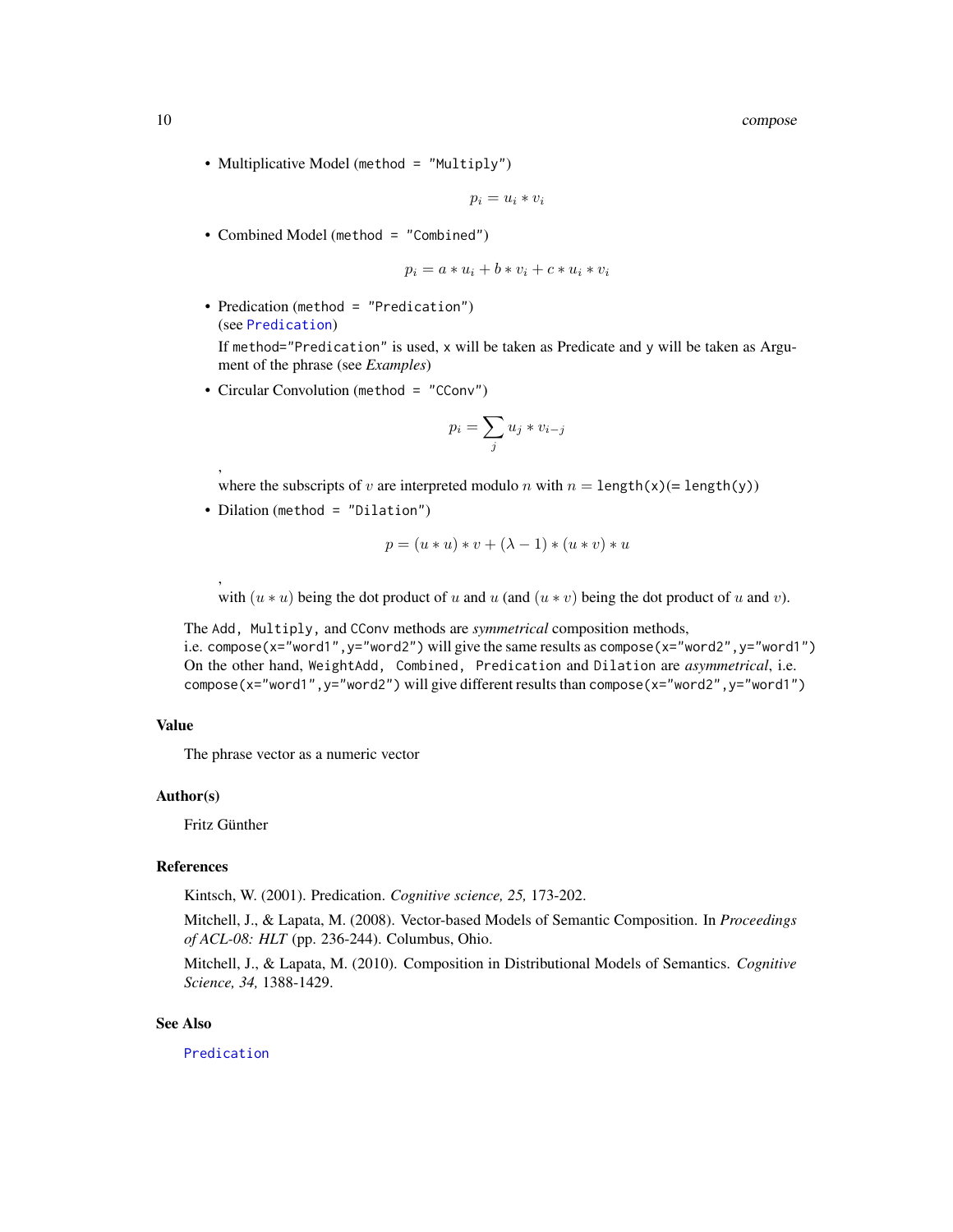#### <span id="page-10-0"></span> $\epsilon$  consistent to the constant of the constant of the constant of the constant of the constant of the constant of the constant of the constant of the constant of the constant of the constant of the constant of the consta

#### Examples

```
data(wonderland)
```

```
compose(x="mad",y="hatter",method="Add",tvectors=wonderland)
compose(x="mad",y="hatter",method="Combined",a=1,b=2,c=3,
tvectors=wonderland)
compose(x="mad",y="hatter",method="Predication",m=20,k=3,
tvectors=wonderland)
compose(x="mad",y="hatter",method="Dilation",lambda=3,
tvectors=wonderland)
```
<span id="page-10-1"></span>conSIM *Similarity in Context*

#### Description

Compute Similarity of a word with a set of two other test words, given a third context word

#### Usage

conSIM(x,y,z,c,tvectors=tvectors,breakdown=FALSE)

#### Arguments

| $\mathsf{x}$ | The relevant word, given as a character of length $(x) = 1$                                                                   |
|--------------|-------------------------------------------------------------------------------------------------------------------------------|
| y, z         | The two test words, given each as a character of length(y) = 1                                                                |
| C            | The context word in respect to which the similarity of $x$ to $y$ and $z$ is to be<br>computed (a character of length(y) = 1) |
| tvectors     | the semantic space in which the computation is to be done (a numeric matrix<br>where every row is a word vector)              |
| breakdown    | if TRUE, the function breakdown is applied to the input                                                                       |

#### Details

Following the example from Kintsch (2014): If one has to judge the similarity between *France* one the one hand and the test words *Germany* and *Spain* on the other hand, this similarity judgement varies as a function of a fourth context word. If *Portugal* is given as a context word, *France* is considered to be more similar to *Germany* than to *Spain*, and vice versa for the context word *Poland*. Kintsch (2014) proposed a context sensitive, asymmetrical similarity measure for cases like this, which is implemented here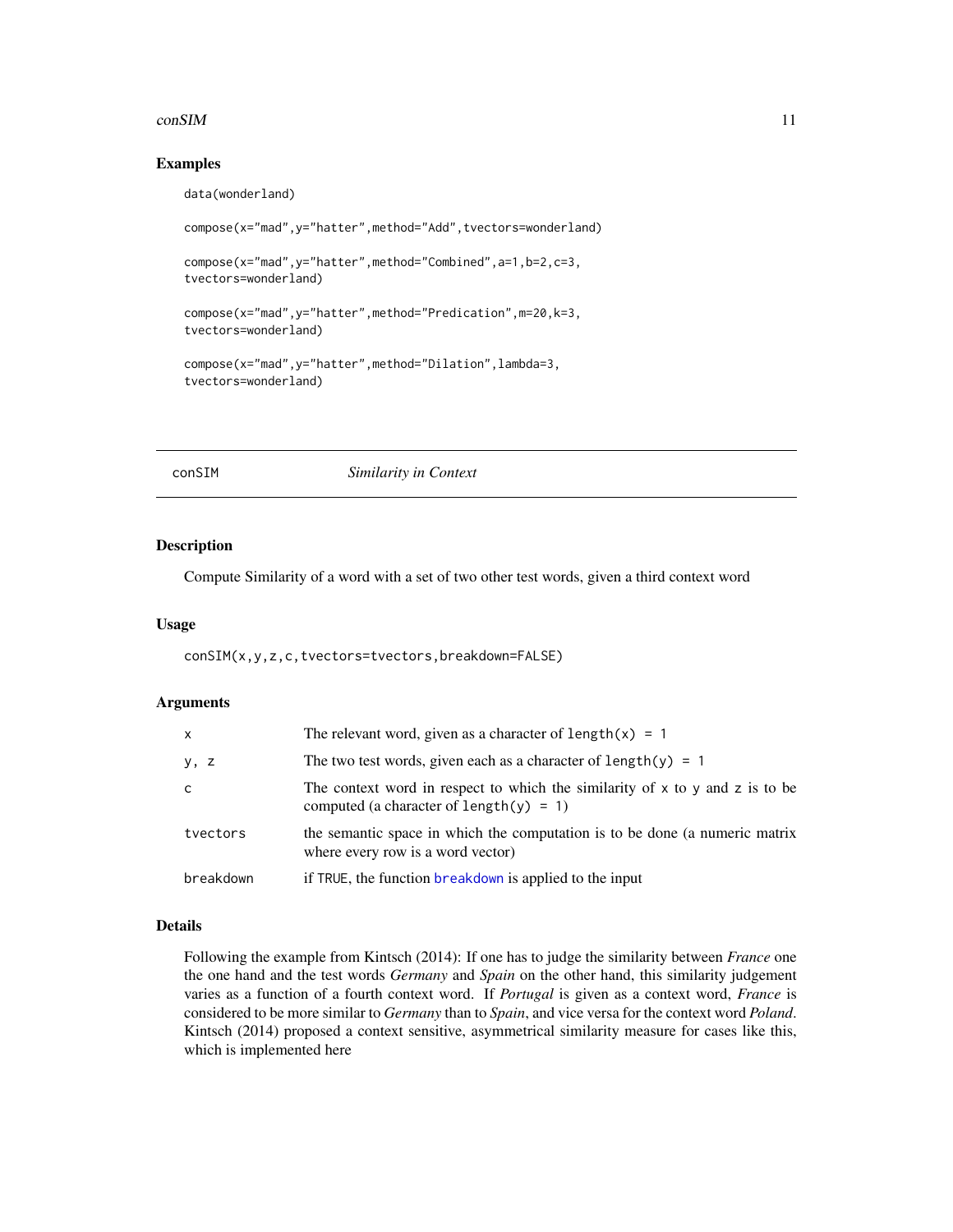### <span id="page-11-0"></span>Value

A list of two similarity values: SIM\_XY\_zc: Similarity of x and y, given the alternative z and the context c SIM\_XZ\_yc: Similarity of x and z, given the alternative y and the context c

#### Author(s)

Fritz Günther

#### References

Kintsch, W. (2015). Similarity as a Function of Semantic Distance and Amount of Knowledge. *Psychological Review, 121,* 559-561.

Tversky, A. (1977). Features of similarity. *Psychological Review, 84,* 327-352.

#### See Also

[Cosine](#page-11-1) [asym](#page-2-1)

#### Examples

data(wonderland)

```
conSIM(x="rabbit",y="alice",z="hatter",c="dormouse",tvectors=wonderland)
```
<span id="page-11-1"></span>

Cosine *Compute cosine similarity*

#### Description

Computes the cosine similarity for two single words

#### Usage

Cosine(x,y,tvectors=tvectors,breakdown=FALSE)

|           | A single word, given as a character of length $(x) = 1$                                                          |
|-----------|------------------------------------------------------------------------------------------------------------------|
| V         | A single word, given as a character of length(y) = 1                                                             |
| tvectors  | the semantic space in which the computation is to be done (a numeric matrix<br>where every row is a word vector) |
| breakdown | if TRUE, the function breakdown is applied to the input                                                          |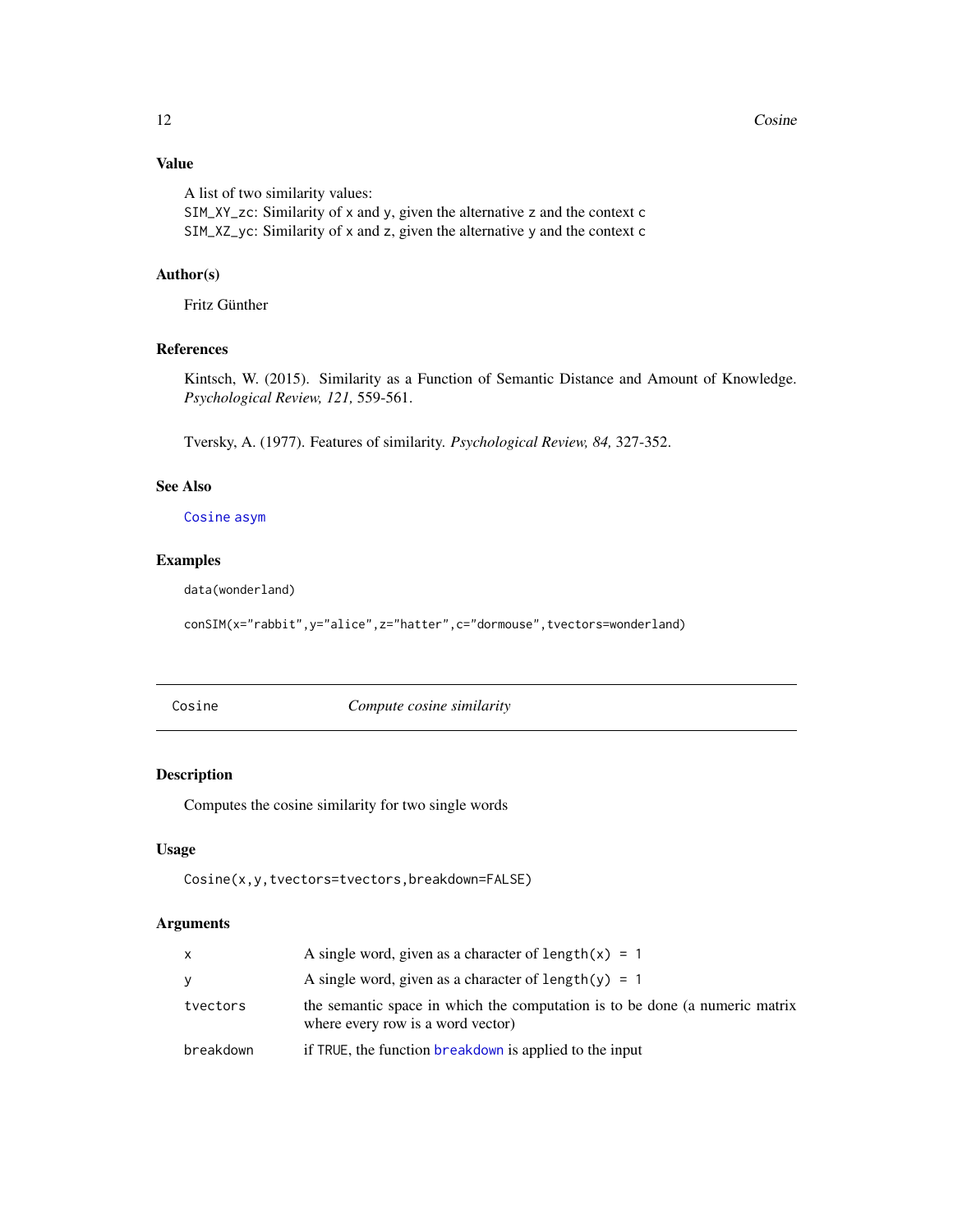#### <span id="page-12-0"></span>costring the control of the control of the control of the control of the control of the control of the control of the control of the control of the control of the control of the control of the control of the control of the

#### Details

Instead of using numeric vectors, as the cosine() function from the lsa package does, this function allows for the direct computation of the cosine between two single words (i.e. Characters). which are automatically searched for in the LSA space given in as tvectors.

#### Value

The cosine similarity as a numeric

#### Author(s)

Fritz Günther

#### References

Landauer, T.K., & Dumais, S.T. (1997). A solution to Plato's problem: The Latent Semantic Analysis theory of acquisition, induction and representation of knowledge. *Psychological Review, 104,* 211-240.

Dennis, S. (2007). How to use the LSA Web Site. In T. K. Landauer, D. S. McNamara, S. Dennis, & W. Kintsch (Eds.), *Handbook of Latent Semantic Analysis* (pp. 35-56). Mahwah, NJ: Erlbaum.

#### <http://lsa.colorado.edu/>

#### See Also

[distance](#page-14-1) [asym](#page-2-1)

#### Examples

data(wonderland)

Cosine("alice","rabbit",tvectors=wonderland)

<span id="page-12-1"></span>costring *Sentence Comparison*

#### Description

Computes cosine values between sentences and/or documents

#### Usage

costring(x,y,tvectors=tvectors,breakdown=FALSE)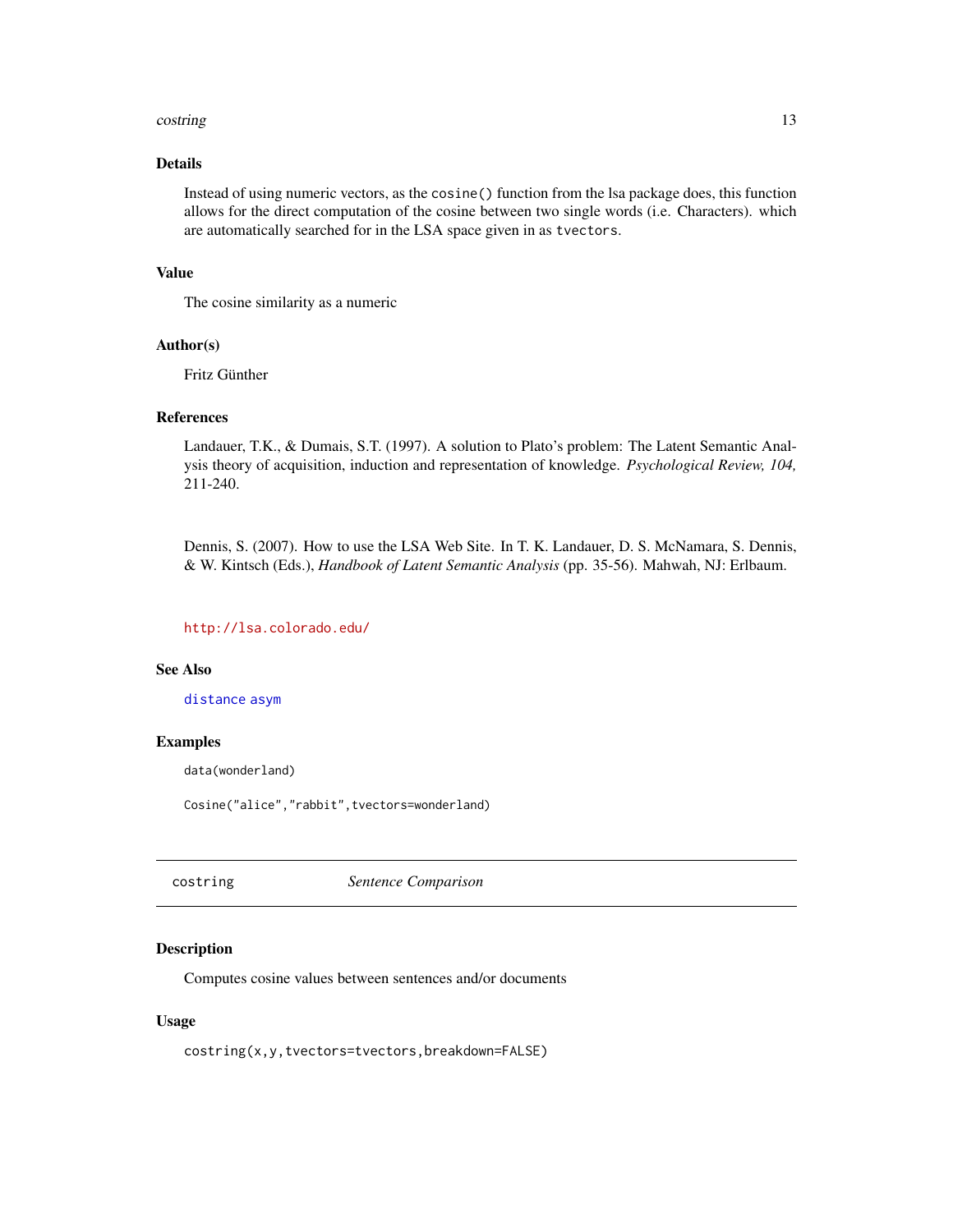<span id="page-13-0"></span>14 costring control of the control of the control of the control of the control of the control of the control of the control of the control of the control of the control of the control of the control of the control of the

#### Arguments

| x.        | a character vector                                                                                               |
|-----------|------------------------------------------------------------------------------------------------------------------|
| ۷         | a character vector                                                                                               |
| tvectors  | the semantic space in which the computation is to be done (a numeric matrix<br>where every row is a word vector) |
| breakdown | if TRUE, the function breakdown is applied to the input                                                          |

#### Details

In the traditional LSA approach, the vector *D* for a document (or a sentence) consisting of the words *(t1, . , tn)* is computed as

$$
D = \sum_{i=1}^{n} t_n
$$

This function computes the cosine between two documents (or sentences) or the cosine between a single word and a document (or sentence).

The format of x (or y) can be of the kind  $x \le -1$  "word1 word2 word3", but also of the kind x <- c("word1", "word2", "word3"). This allows for simple copy&paste-inserting of text, but also for using character vectors, e.g. the output of neighbors().

To import a document *Document.txt* to from a directory for comparisons, set your working directory to this directory using setwd(). Then use the following command lines:

fileName1 <- "Alice\_in\_Wonderland.txt" x <- readChar(fileName1, file.info(fileName1)\$size)

#### Value

A numeric giving the cosine between the input sentences/documents

#### Author(s)

Fritz Günther

#### References

Landauer, T.K., & Dumais, S.T. (1997). A solution to Plato's problem: The Latent Semantic Analysis theory of acquisition, induction and representation of knowledge. *Psychological Review, 104,* 211-240.

Dennis, S. (2007). How to use the LSA Web Site. In T. K. Landauer, D. S. McNamara, S. Dennis, & W. Kintsch (Eds.), *Handbook of Latent Semantic Analysis* (pp. 35-56). Mahwah, NJ: Erlbaum.

<http://lsa.colorado.edu/>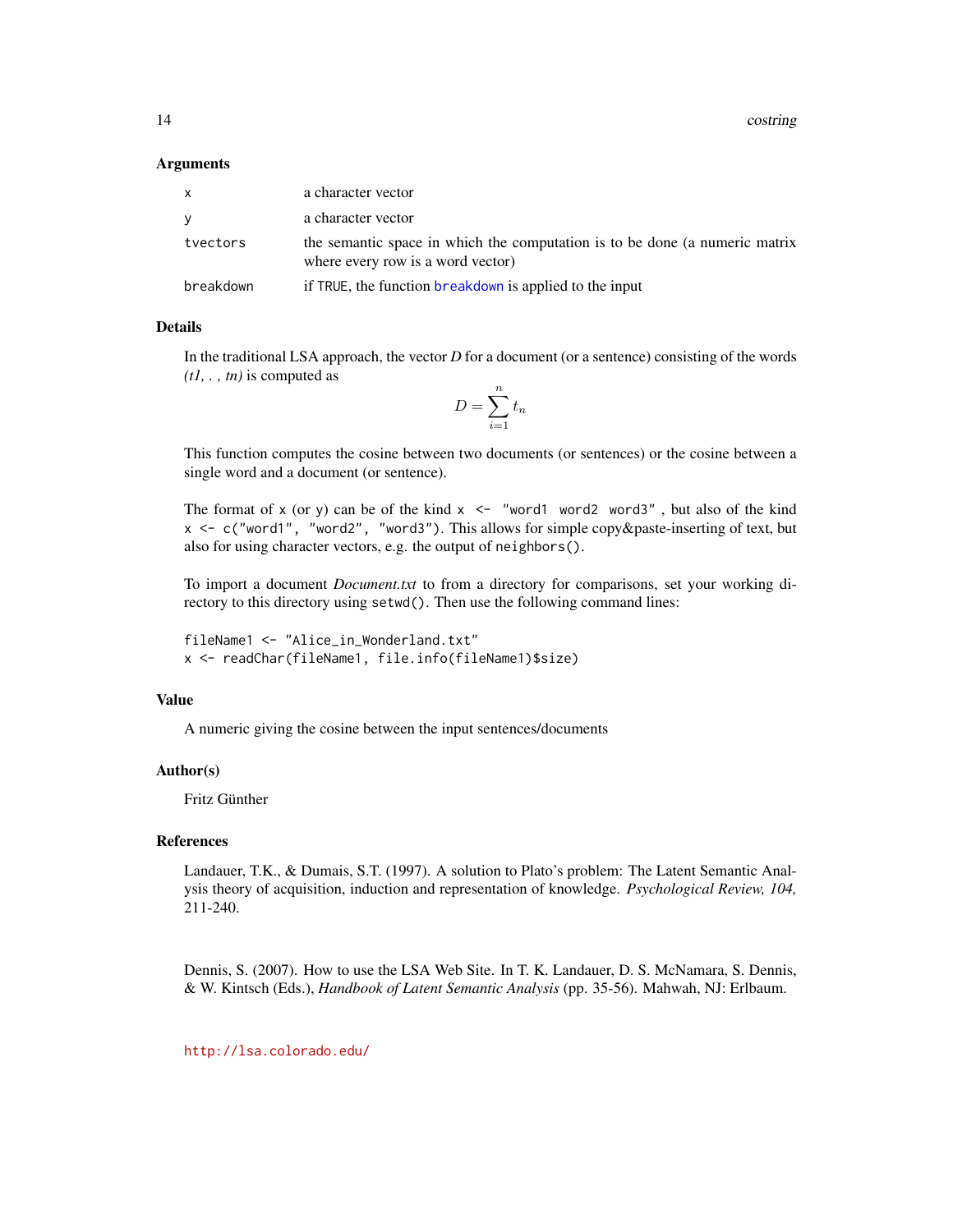#### <span id="page-14-0"></span>distance and the contract of the contract of the contract of the contract of the contract of the contract of the contract of the contract of the contract of the contract of the contract of the contract of the contract of t

#### See Also

[cosine](#page-0-0), [Cosine](#page-11-1), [multicos](#page-16-1), [multicostring](#page-17-1)

#### Examples

```
data(wonderland)
costring("Alice was beginning to get very tired.",
      "A white rabbit with a clock ran close to her.",
     tvectors=wonderland)
```
<span id="page-14-1"></span>

distance *Compute distance*

#### Description

Computes distance metrics for two single words

#### Usage

distance(x,y,method="euclidean",tvectors=tvectors,breakdown=FALSE)

#### Arguments

| $\mathsf{x}$ | A single word, given as a character of length $(x) = 1$                                                          |
|--------------|------------------------------------------------------------------------------------------------------------------|
| y            | A single word, given as a character of length(y) = 1                                                             |
| method       | Specifies whether to compute euclidean or cityblock metric                                                       |
| tvectors     | the semantic space in which the computation is to be done (a numeric matrix<br>where every row is a word vector) |
| breakdown    | if TRUE, the function breakdown is applied to the input                                                          |

#### Details

Computes Minkowski metrics, i.e. geometric distances between the vectors for two given words. Possible options are euclidean for the Euclidean Distance,  $d(x, y) = \sqrt{\sum(x - y)^2}$ , and cityblock for the City Block metric,  $d(x, y) = \sum |x - y|$ 

#### Value

The distance value as a numeric

#### Author(s)

Fritz Günther

#### See Also

[Cosine](#page-11-1) [asym](#page-2-1)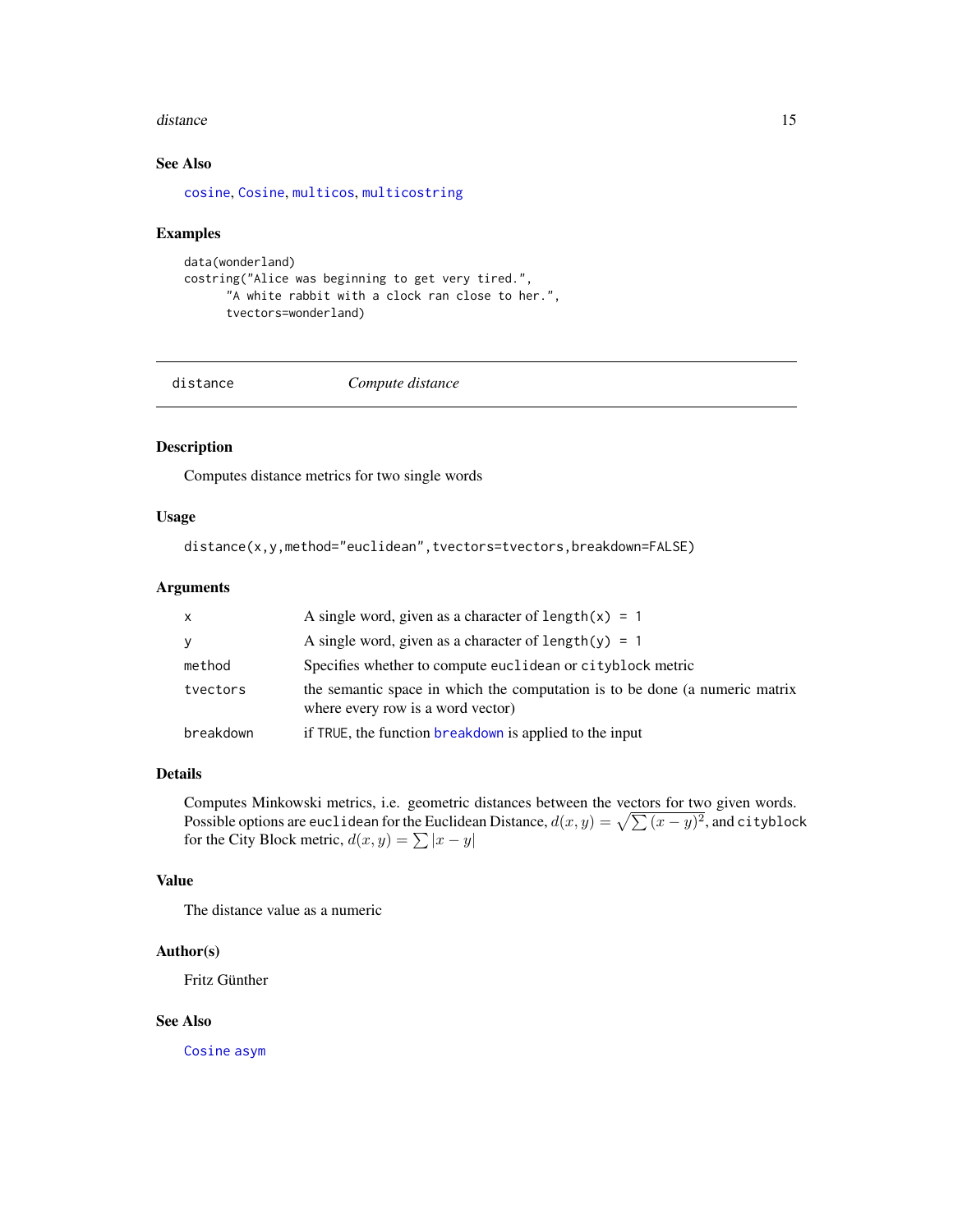#### Examples

data(wonderland)

```
distance("alice","rabbit",method="euclidean",tvectors=wonderland)
```
genericSummary *Summarize a text*

#### Description

Selects sentences from a text that best describe its topic

#### Usage

```
genericSummary(text,k,split=c(".","!","?"),min=5,breakdown=FALSE,...)
```
#### **Arguments**

| text      | A character vector of length (text) = 1 specifiying the text to be summarized                  |
|-----------|------------------------------------------------------------------------------------------------|
| k         | The number of sentences to be used in the summary                                              |
| split     | A character vector specifying which symbols determine the end of a sentence in<br>the document |
| min       | The minimum amount of words a sentence must have to be included in the com-<br>putations       |
| breakdown | If TRUE, the function breakdown is applied to the input                                        |
|           | Further arguments to be passed on to textmatrix                                                |

#### Details

Applies the method of Gong & Liu (2001) for generic text summarization of text document *D* via Latent Semantic Analysis:

- 1. Decompose the document *D* into individual sentences, and use these sentences to form the candidate sentence set *S*, and set  $k = 1$ .
- 2. Construct the terms by sentences matrix *A* for the document *D*.
- 3. Perform the SVD on A to obtain the singular value matrix  $\Sigma$ , and the right singular vector matrix  $V<sup>t</sup>$ . In the singular vector space, each sentence i is represented by the column vector  $\psi_i = [v_i 1, v_i 2, ..., v_i r]^t$  of  $V^t$ .
- 4. Select the  $k$ 'th right singular vector from matrix  $V^t$ .
- 5. Select the sentence which has the largest index value with the *k*'th right singular vector, and include it in the summary.
- 6. If *k* reaches the predefined number, terminate the op- eration; otherwise, increment *k* by one, and go to Step 4.

(Cited directly from Gong & Liu, 2001, *p.* 21)

<span id="page-15-0"></span>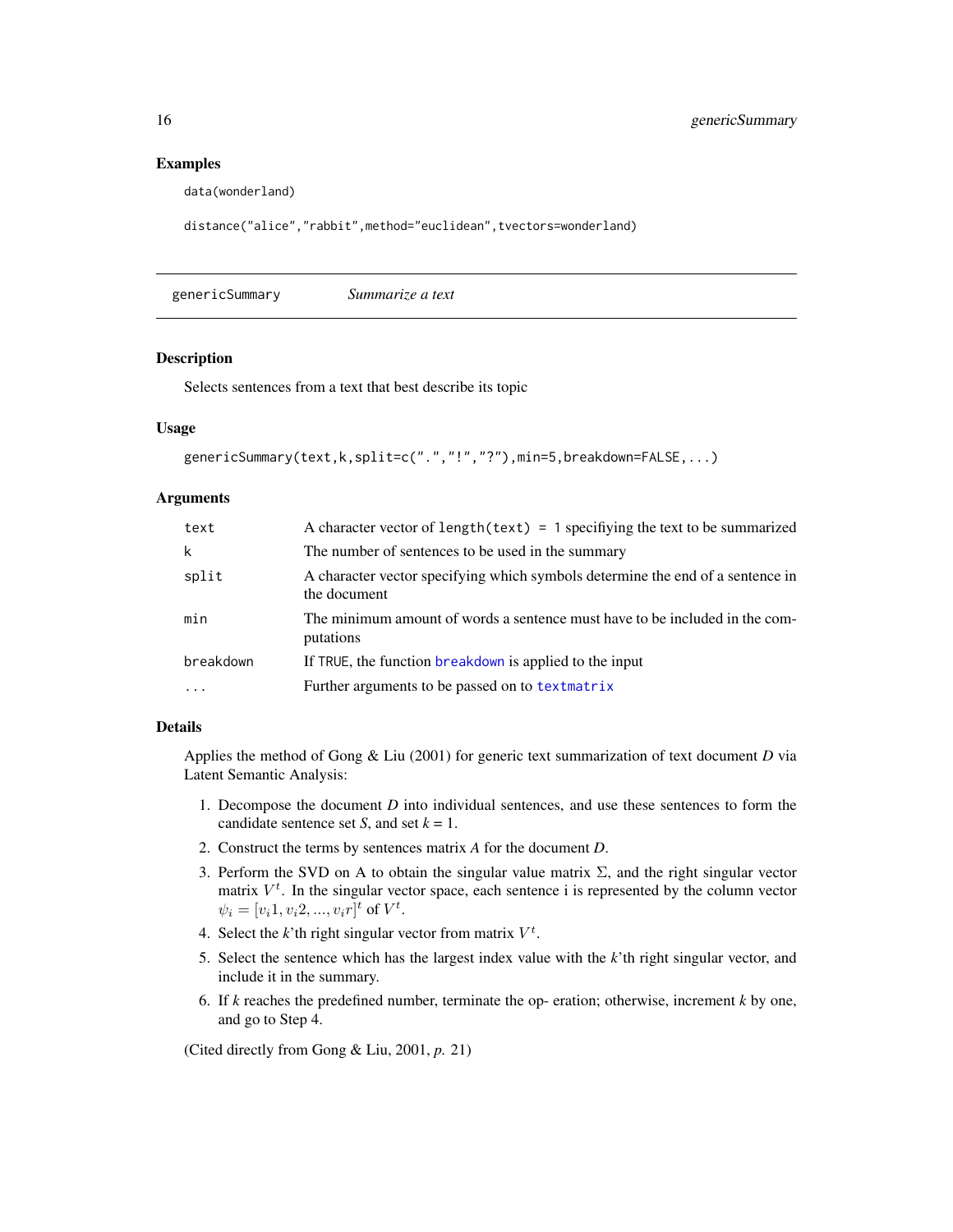#### <span id="page-16-0"></span>multicos antes de la contrada de la contrada de la contrada de la contrada de la contrada de la contrada de la contrada de la contrada de la contrada de la contrada de la contrada de la contrada de la contrada de la contra

#### Value

A character vector of the length *k*

#### Author(s)

Fritz Günther

#### See Also

[textmatrix](#page-0-0), [lsa](#page-0-0), [svd](#page-0-0)

#### Examples

D <- "This is just a test document. It is set up just to throw some random sentences in this example. So do not expect it to make much sense. Probably, even the summary won't be very meaningful. But this is mainly due to the document not being meaningful at all. For test purposes, I will also include a sentence in this example that is not at all related to the rest of the document. Lions are larger than cats."

genericSummary(D,k=1)

<span id="page-16-1"></span>multicos *Vector x Vector Comparison*

#### Description

Computes a cosine matrix from given word vectors

#### Usage

multicos(x,y=x,tvectors=tvectors,breakdown=FALSE)

#### Arguments

| X         | a character vector or numeric of length=ncol(tvectors) (vector with same                                         |
|-----------|------------------------------------------------------------------------------------------------------------------|
|           | dimensionality as LSA space)                                                                                     |
| V         | a character vector; $y = x$ by default                                                                           |
| tvectors  | the semantic space in which the computation is to be done (a numeric matrix<br>where every row is a word vector) |
| breakdown | if TRUE, the function breakdown is applied to the input                                                          |

#### Details

Submit a character vector consisting of *n* words to get a *n x n* cosine matrix of all their pairwise cosines.

Alternatively, submit two different character vectors to get their pairwise cosines. Single words are also possible arguments.

Also allows for computation of cosines between a given numeric vector with the same dimensionality as the LSA space and a vector consisting of n words.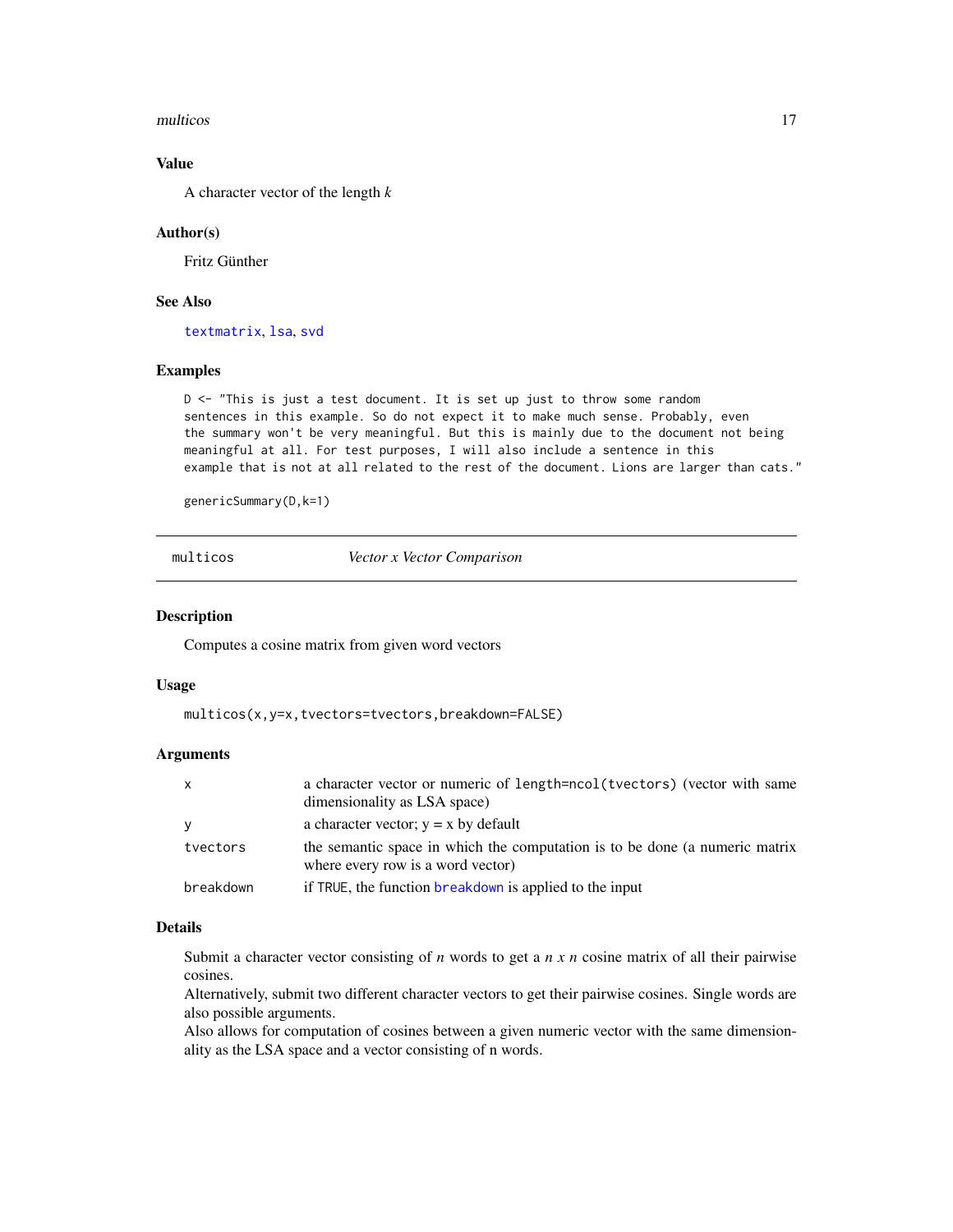<span id="page-17-0"></span>A matrix containing the pairwise cosines of x and y

#### Author(s)

Fritz Günther

#### References

Landauer, T.K., & Dumais, S.T. (1997). A solution to Plato's problem: The Latent Semantic Analysis theory of acquisition, induction and representation of knowledge. *Psychological Review, 104,* 211-240.

Dennis, S. (2007). How to use the LSA Web Site. In T. K. Landauer, D. S. McNamara, S. Dennis, & W. Kintsch (Eds.), *Handbook of Latent Semantic Analysis* (pp. 35-56). Mahwah, NJ: Erlbaum.

<http://lsa.colorado.edu/>

#### See Also

[cosine](#page-0-0), [Cosine](#page-11-1), [costring](#page-12-1), [multicostring](#page-17-1)

#### Examples

```
data(wonderland)
multicos("mouse rabbit cat","king queen",
          tvectors=wonderland)
```
<span id="page-17-1"></span>multicostring *Sentence x Vector Comparison*

#### Description

Computes cosines between a sentence/ document and multiple words

#### Usage

```
multicostring(x,y,tvectors=tvectors,breakdown=FALSE)
```

| $\mathsf{x}$ | a character vector specifying a sentence/ document (or also a single word)                                       |
|--------------|------------------------------------------------------------------------------------------------------------------|
| <b>V</b>     | a character vector specifying multiple single words                                                              |
| tvectors     | the semantic space in which the computation is to be done (a numeric matrix<br>where every row is a word vector) |
| breakdown    | if TRUE, the function breakdown is applied to the input                                                          |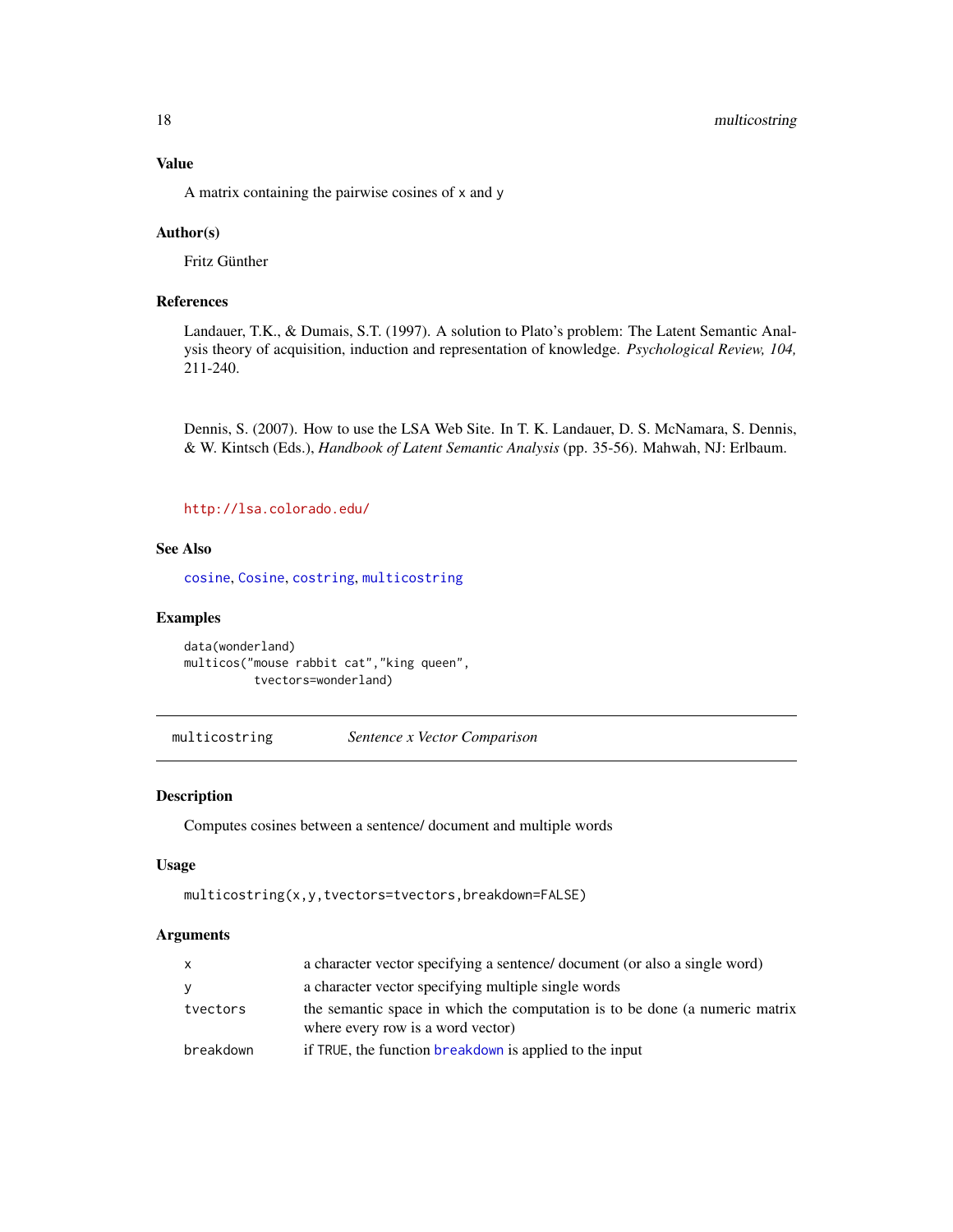#### <span id="page-18-0"></span>multicostring 19

#### Details

The format of x (or y) can be of the kind  $x \le -1$  "word1 word2 word3", but also of the kind x <- c("word1", "word2", "word3"). This allows for simple copy&paste-inserting of text, but also for using character vectors, e.g. the output of [neighbors](#page-20-1).

Both x and y can also just consist of one single word. For computing the vector for the document/ sentence specified in x, the simple Addition model is used (see [costring](#page-12-1)).

#### Value

A numeric giving the cosine between the input sentences/documents

#### Author(s)

Fritz Günther

#### References

Landauer, T.K., & Dumais, S.T. (1997). A solution to Plato's problem: The Latent Semantic Analysis theory of acquisition, induction and representation of knowledge. *Psychological Review, 104,* 211-240.

Dennis, S. (2007). How to use the LSA Web Site. In T. K. Landauer, D. S. McNamara, S. Dennis, & W. Kintsch (Eds.), *Handbook of Latent Semantic Analysis* (pp. 35-56). Mahwah, NJ: Erlbaum.

#### <http://lsa.colorado.edu/>

#### See Also

[cosine](#page-0-0), [Cosine](#page-11-1), [multicos](#page-16-1), [multicostring](#page-17-1)

#### Examples

data(wonderland)

```
multicostring("Alice was beginning to get very tired.",
        "A white rabbit with a clock ran close to her.",
       tvectors=wonderland)
```

```
multicostring("Suddenly, a cat appeared in the woods",
names(neighbors("cheshire",n=20,tvectors=wonderland)),
tvectors=wonderland)
```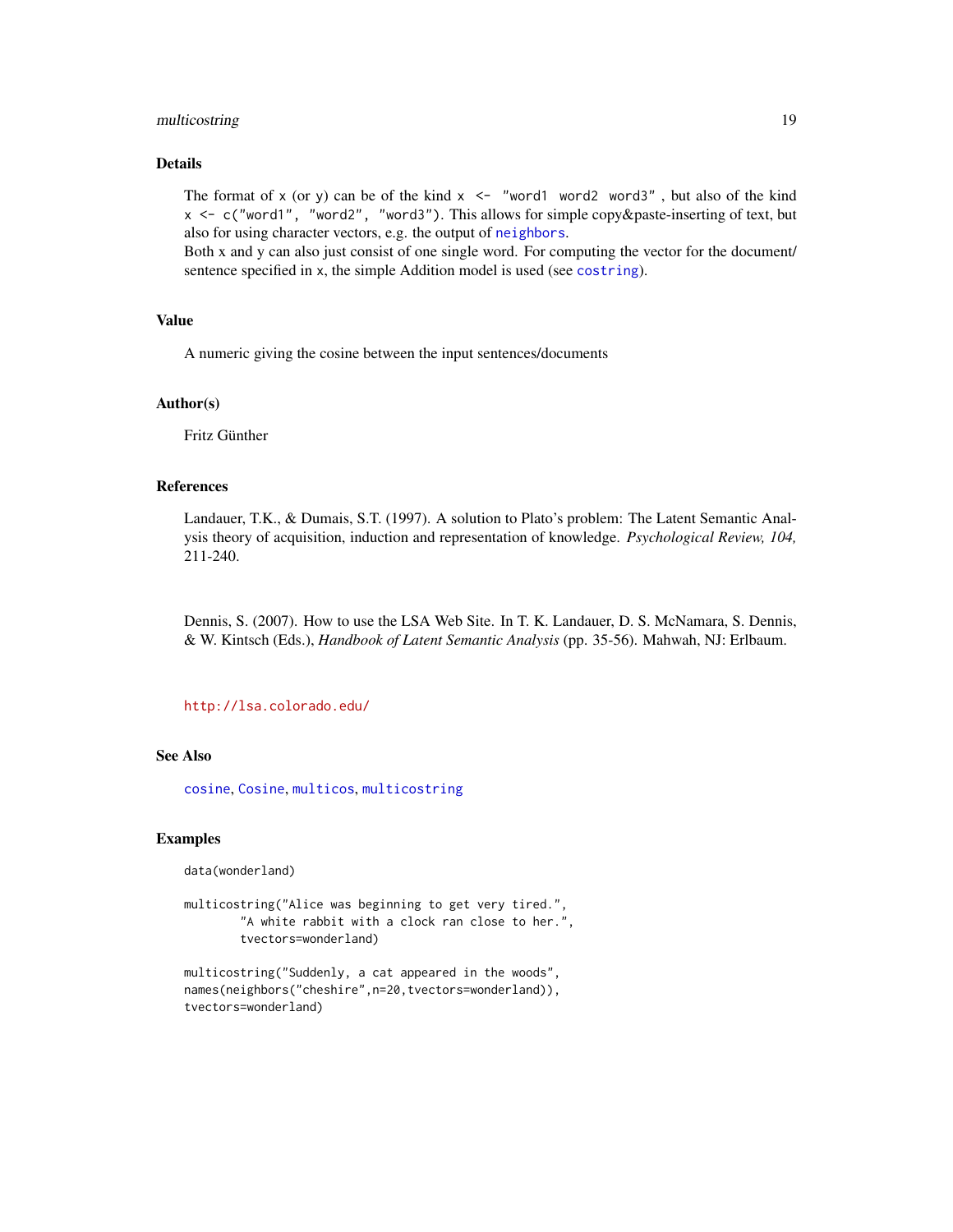<span id="page-19-0"></span>

#### Description

Selects the nearest word to an input out of a set of options

#### Usage

```
MultipleChoice(x,y,tvectors=tvectors,breakdown=FALSE)
```
#### Arguments

| X         | a character vector of $length(x) = 1$ specifying a sentence/ document (or also<br>a single word)                 |
|-----------|------------------------------------------------------------------------------------------------------------------|
|           | a character vector specifying multiple answer options                                                            |
| tvectors  | the semantic space in which the computation is to be done (a numeric matrix<br>where every row is a word vector) |
| breakdown | if TRUE, the function breakdown is applied to the input                                                          |

#### Details

Computes all the cosines between a given sentence/document or word and multiple answer options. Then selects the nearest option to the input (the option with the highest cosine).This function relies entirely on the [costring](#page-12-1) function.

A warning message will be displayed if all words of one answer alternative are not found in the semantic space.

#### Value

The nearest option to x as a character

#### Author(s)

Fritz Günther

#### References

Landauer, T.K., & Dumais, S.T. (1997). A solution to Plato's problem: The Latent Semantic Analysis theory of acquisition, induction and representation of knowledge. *Psychological Review, 104,* 211-240.

#### See Also

[cosine](#page-0-0), [Cosine](#page-11-1), [costring](#page-12-1)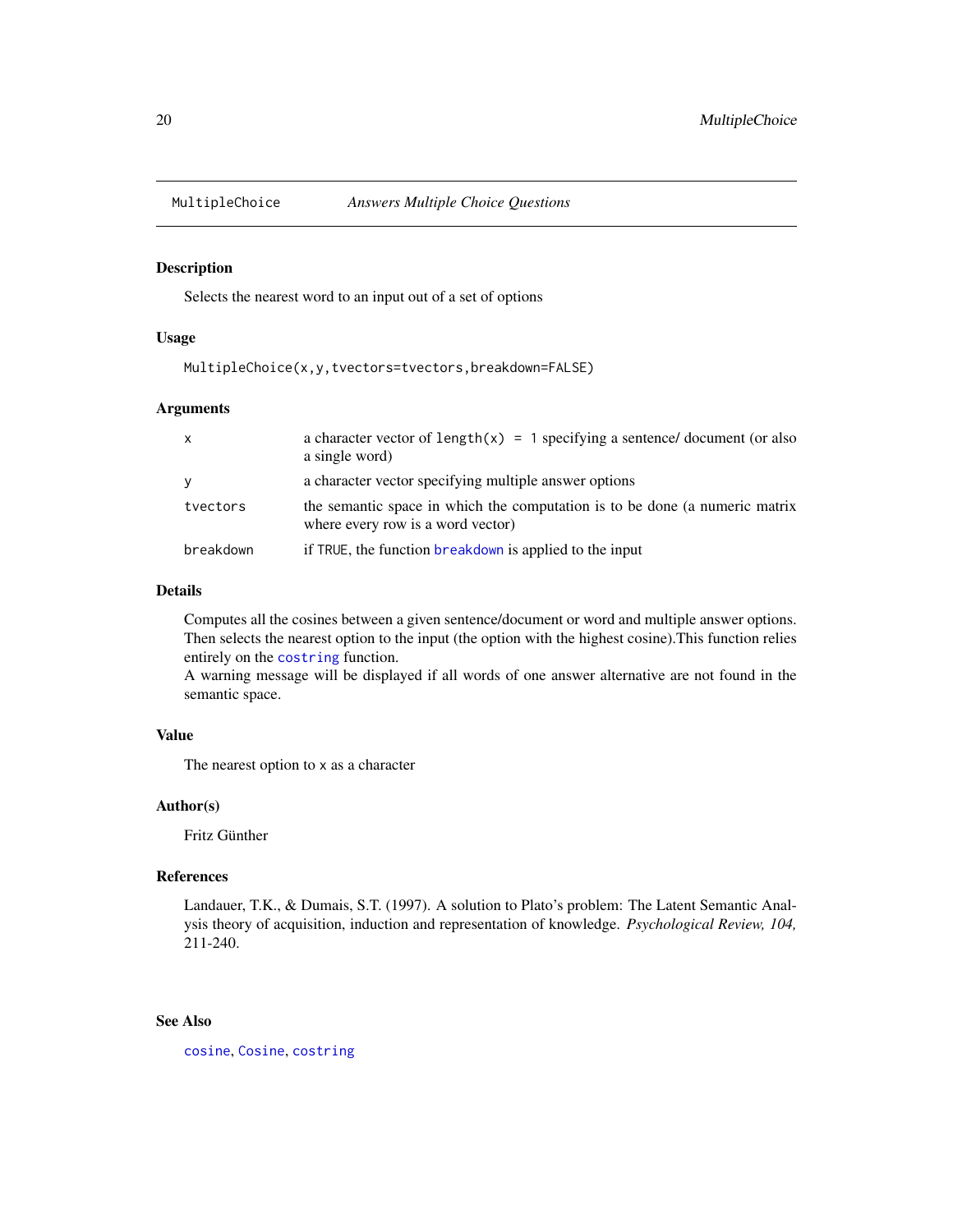#### <span id="page-20-0"></span>neighbors 21

#### Examples

data(wonderland)

```
LSAfun:::MultipleChoice("Who does the march hare celebrate his unbirthday with?",
                 c("Mad Hatter","Red Queen","Caterpillar","Cheshire Cat"),
                 tvectors=wonderland)
```
#### <span id="page-20-1"></span>neighbors *Find nearest neighbors*

#### Description

Returns the n nearest words to a given word or sentence/document

#### Usage

neighbors(x,n,tvectors=tvectors,breakdown=FALSE)

#### Arguments

| <b>X</b>  | a character vector of length $(x) = 1$ or a numeric of length=ncol(tvectors)<br>vector with same dimensionality as LSA space |
|-----------|------------------------------------------------------------------------------------------------------------------------------|
| n         | the number of neighbors to be computed                                                                                       |
| tvectors  | the semantic space in which the computation is to be done (a numeric matrix<br>where every row is a word vector)             |
| breakdown | if TRUE, the function breakdown is applied to the input                                                                      |

#### Details

The format of x should be of the kind  $x \leq -1$  "word1 word2 word3" instead of x <- c("word1", "word2", "word3") if sentences/documents are used as input. This allows for simple copy&paste-inserting of text.

To import a document *Document.txt* to from a directory for comparisons, set your working directory to this directory using setwd(). Then use the following command lines: fileName1 <- "Alice\_in\_Wonderland.txt" x <- readChar(fileName1, file.info(fileName1)\$size).

Since x can also be chosen to be any vector of the active LSA Space, this function can be combined with compose() to compute neighbors of complex expressions (see examples)

#### Value

A named numeric vector. The neighbors are given as names of the vector, and their respective cosines to the input as vector entries.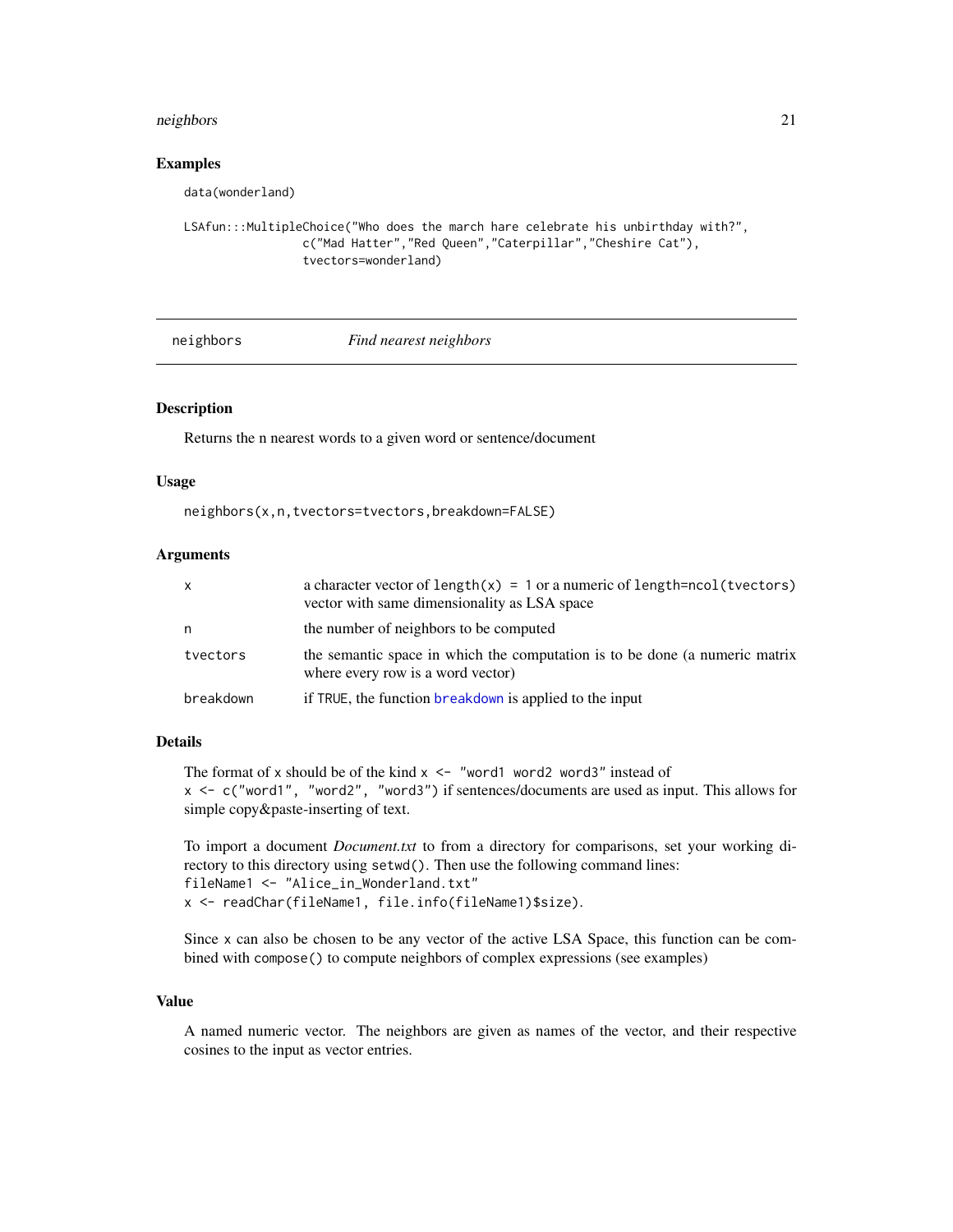#### <span id="page-21-0"></span>Author(s)

Fritz Günther

#### References

Landauer, T.K., & Dumais, S.T. (1997). A solution to Plato's problem: The Latent Semantic Analysis theory of acquisition, induction and representation of knowledge. *Psychological Review, 104,* 211-240.

Dennis, S. (2007). How to use the LSA Web Site. In T. K. Landauer, D. S. McNamara, S. Dennis, & W. Kintsch (Eds.), *Handbook of Latent Semantic Analysis* (pp. 35-56). Mahwah, NJ: Erlbaum.

#### <http://lsa.colorado.edu/>

#### See Also

[cosine](#page-0-0), [plot\\_neighbors](#page-26-1), [compose](#page-8-1)

#### Examples

data(wonderland)

neighbors("cheshire",n=20,tvectors=wonderland)

neighbors(compose("mad","hatter",method="Add",tvectors=wonderland), n=20,tvectors=wonderland)

<span id="page-21-1"></span>

normalize *Normalize a vector*

#### Description

Normalizes a character vector to a unit vector

#### Usage

```
normalize(x)
```
#### Arguments

x a numeric or integer vector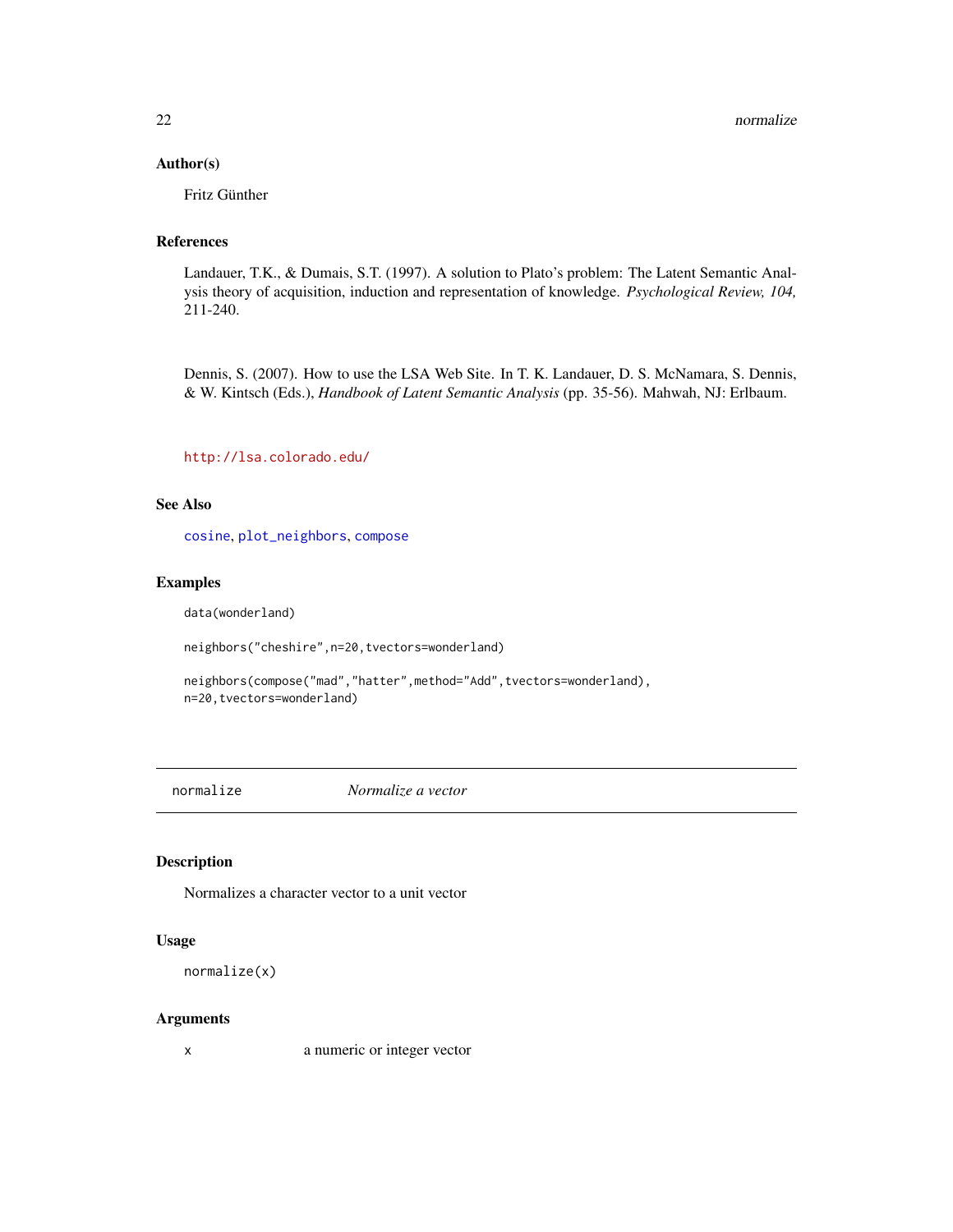#### <span id="page-22-0"></span>oldbooks 23

### Details

The (euclidean) norm of a vector  $x$  is defined as

$$
||x|| = \sqrt{\Sigma(x^2)}
$$

To normalize a vector to a unit vector u with  $||u|| = 1$ , the following equation is applied:

 $x' = x/||x||$ 

#### Value

The normalized vector as a numeric

#### Author(s)

Fritz Günther

#### Examples

```
normalize(1:2)
```
## check vector norms:

 $x < -1:2$ 

sqrt(sum(x^2)) ## vector norm  $sqrt(sum(normalize(x)^2))$  ## norm = 1

oldbooks *A collection of five classic books*

#### Description

This object is a list containing five classical books:

- *Around the World in Eighty Days* by Jules Verne
- *The Three Musketeers* by Alexandre Dumas
- *Frankenstein* by Mary Shelley
- *Dracula* by Bram Stoker
- *The Strange Case of Dr Jekyll and Mr Hyde* by Robert Stevenson

as single-element character vectors. All five books were taken from the [Project Gutenberg home](http://www.gutenberg.org)[page](http://www.gutenberg.org) and contain formatting symbols, such as \n for breaks.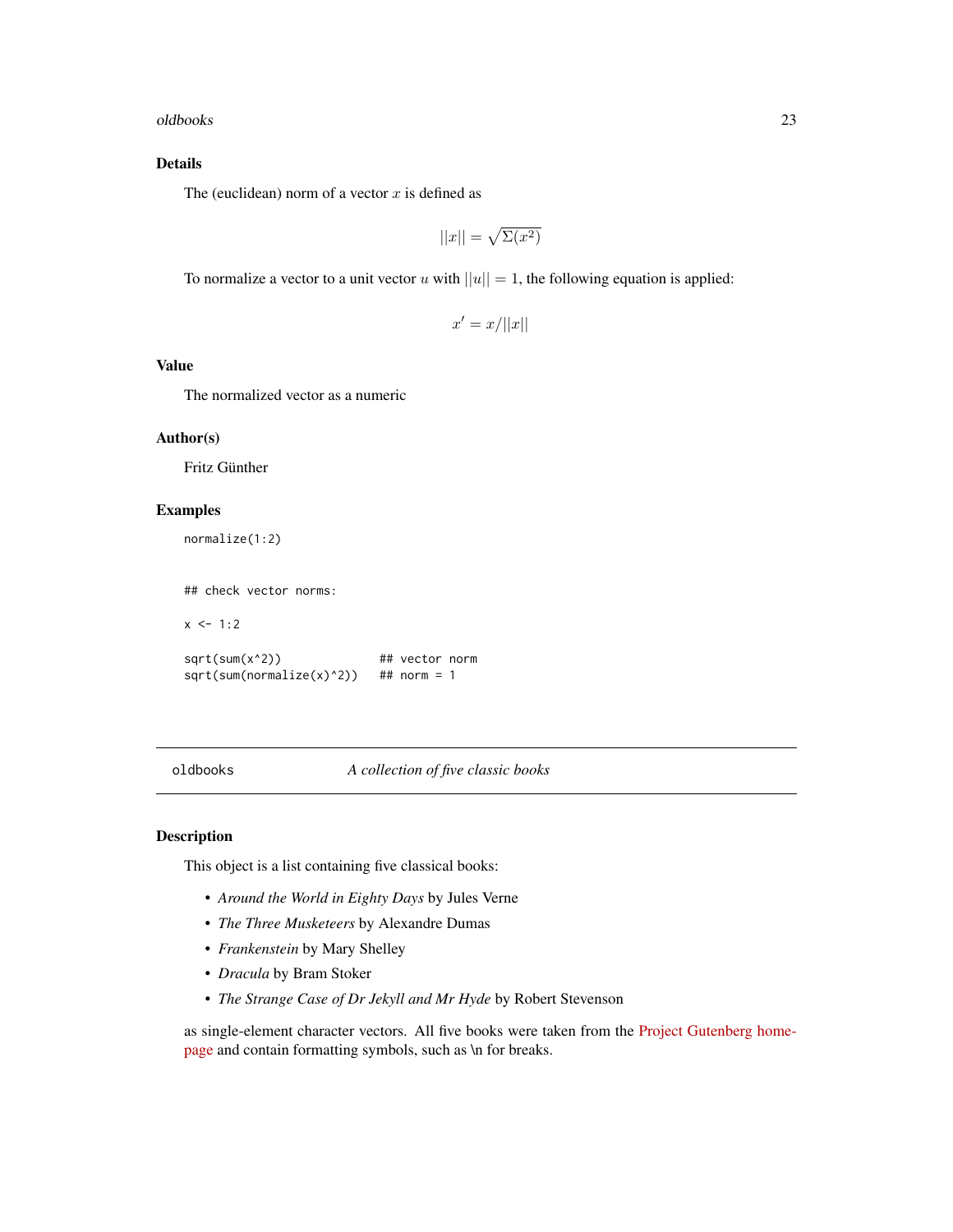24 pairwise

#### Usage

data(oldbooks)

#### Format

A named list containing five character vectors as elements

#### Source

[Project Gutenberg](http://www.gutenberg.org)

#### References

Dumas, A. (1844). *The Three Musketeers*. Retrieved from http://www.gutenberg.org/ebooks/1257

Shelley, M. W. (1818). *Frankenstein; Or, The Modern Prometheus*. Retrieved from http://www.gutenberg.org/ebooks/84

Stevenson, R. L. (1886). *The Strange Case of Dr. Jekyll and Mr. Hyde*. Retrieved from http://www.gutenberg.org/ebooks/42

Stoker, B. (1897). *Dracula*. Retrieved from http://www.gutenberg.org/ebooks/345

Verne, J.(1873). *Around the World in Eighty Days*. Retrieved from http://www.gutenberg.org/ebooks/103

pairwise *Pairwise cosine computation*

#### Description

Computes pairwise cosine similarities

#### Usage

pairwise(x,y,tvectors=tvectors,breakdown=FALSE)

| X         | a character vector                                                                                               |
|-----------|------------------------------------------------------------------------------------------------------------------|
| y         | a character vector                                                                                               |
| tvectors  | the semantic space in which the computation is to be done (a numeric matrix<br>where every row is a word vector) |
| breakdown | if TRUE, the function breakdown is applied to the input                                                          |

<span id="page-23-0"></span>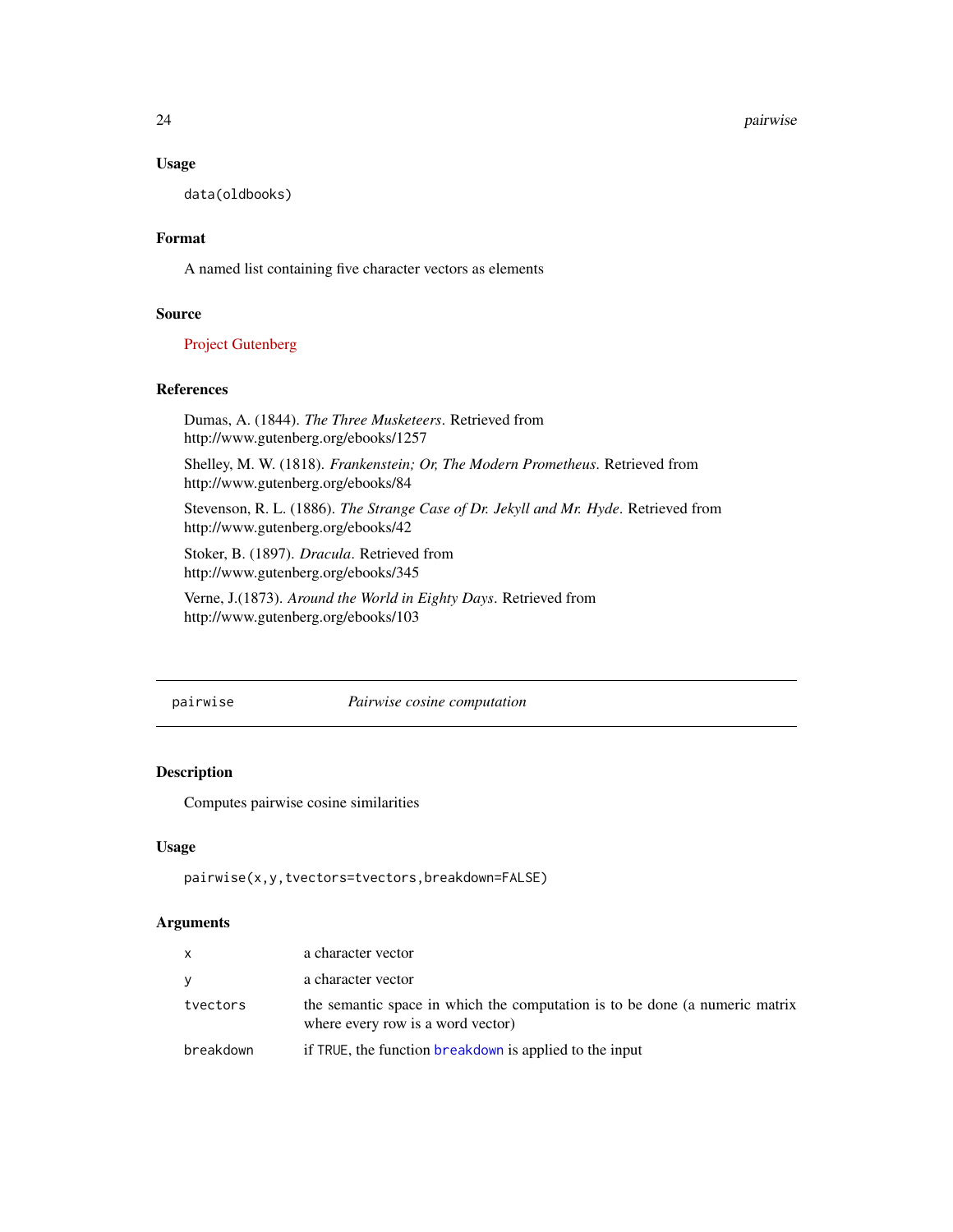#### <span id="page-24-0"></span>plausibility 25

#### Details

Computes pairwise cosine similarities for two vectors of words. These vectors need to have the same length.

#### Value

A vector of the same length as x and y containing the pairwise cosine similarities. Returns NA if at least one word in a pair is not found in the semantic space.

#### Author(s)

Fritz Günther

#### References

Landauer, T.K., & Dumais, S.T. (1997). A solution to Plato's problem: The Latent Semantic Analysis theory of acquisition, induction and representation of knowledge. *Psychological Review, 104,* 211-240.

Dennis, S. (2007). How to use the LSA Web Site. In T. K. Landauer, D. S. McNamara, S. Dennis, & W. Kintsch (Eds.), *Handbook of Latent Semantic Analysis* (pp. 35-56). Mahwah, NJ: Erlbaum.

#### <http://lsa.colorado.edu/>

#### See Also

[cosine](#page-0-0), [Cosine](#page-11-1), [multicos](#page-16-1),

#### Examples

```
data(wonderland)
pairwise("mouse rabbit cat","king queen hearts",
          tvectors=wonderland)
```
plausibility *Compute word (or compound) plausibility*

#### Description

Gives measures of semantic transparency (plausibility) for words or compounds

#### Usage

plausibility(x,method, n=10,stem,tvectors=tvectors,breakdown=FALSE)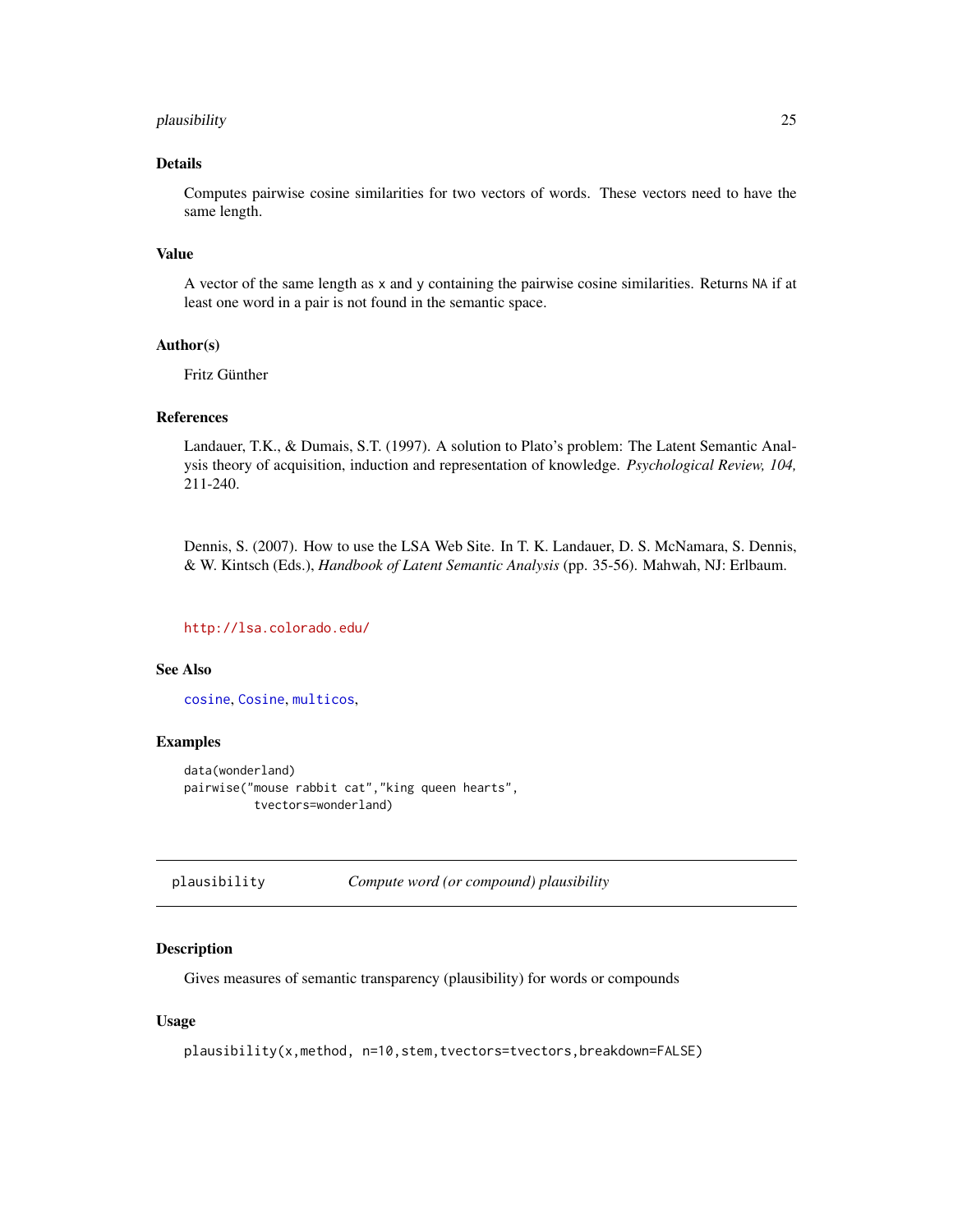#### <span id="page-25-0"></span>Arguments

| $\mathsf{x}$ | a character vector of length $(x) = 1$ or a numeric of length=ncol(tvectors)<br>vector with same dimensionality as LSA space |
|--------------|------------------------------------------------------------------------------------------------------------------------------|
| method       | the measure of semantic transparency, can be one of n_density, length, proximity,<br>or entropy (see <i>Details</i> )        |
| n            | the number of neighbors for the n_density method                                                                             |
| stem         | the stem (or word) of comparison for the proximity method                                                                    |
| tvectors     | the semantic space in which the computation is to be done (a numeric matrix<br>where every row is a word vector)             |
| breakdown    | if TRUE, the function breakdown is applied to the input                                                                      |

#### Details

The format of x should be of the kind  $x \le -1$  "word1 word2 word3" instead of  $x \leq -c$  ("word1", "word2", "word3") if phrases of more than one word are used as input. Simple vector addition of the constituent vectors is then used to compute the phrase vector. Since x can also be chosen to be any vector of the active LSA Space, this function can be combined with compose() to compute semantic transparency measures of complex expressions (see examples). Since semantic transparency methods were developed as measures for composed vectors, applying them makes most sense for those.

The methods are defined as follows:

- method = "n\_density" The average cosine between a (word or phrase) vector and its *n* nearest neighbors (see [neighbors](#page-20-1))
- method = "length" The length of a vector (as computed by the standard Euclidean norm)
- method = "proximity" The cosine similarity between a compound vector and its stem word (for example between *mad hatter* and *hatter* or between *objectify* and *object*)
- method = "entropy" The entropy of the *K*-dimensional vector with the vector components  $t_1, ..., t_K$ , as computed by

$$
entropy = \log K - \sum t_i * \log t_i
$$

#### Value

The semantic transparency as a numeric

#### Author(s)

Fritz Günther

#### References

Lazaridou, A., Vecchi, E., & Baroni, M. (2013). Fish transporters and miracle homes: How compositional distributional semantics can help NP parsing. In *Proceedings of EMNLP 2013* (pp. 1908 - 1913). Seattle, WA.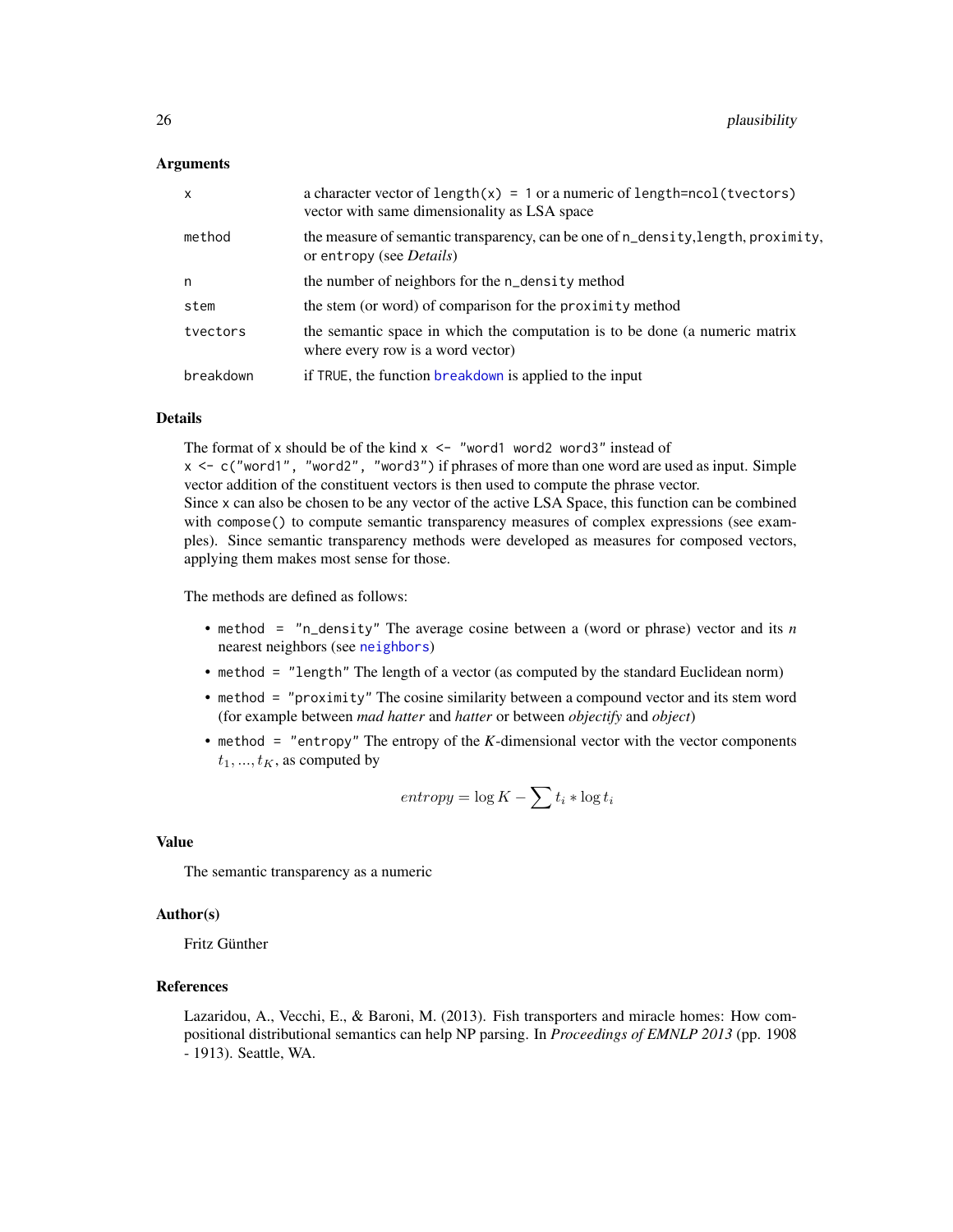#### <span id="page-26-0"></span>plot\_neighbors 27

Marelli, M., & Baroni, M. (in press). Affixation in semantic space: Modeling morpheme meanings with compositional distributional semantics. *Psychological Review.*

Vecchi, E. M., Baroni, M., & Zamparelli, R. (2011). (Linear) maps of the impossible: Capturing semantic anomalies in distributional space. In *Proceedings of the ACL Workshop on Distributional Semantics and Compositionality* (pp. 1-9). Portland, OR.

#### See Also

[Cosine](#page-11-1), [neighbors](#page-20-1), [compose](#page-8-1)

#### Examples

data(wonderland)

```
plausibility("cheshire cat",method="n_density",n=10,tvectors=wonderland)
```

```
plausibility(compose("mad","hatter",method="Multiply",tvectors=wonderland),
method="proximity",stem="hatter",tvectors=wonderland)
```
<span id="page-26-1"></span>plot\_neighbors *2D- or 3D-Plot of neighbors*

#### Description

2D- or 3D-Approximation of the neighborhood of a given word/sentence

#### Usage

```
plot_neighbors(x,n,connect.lines=0,start.lines=T,
   method="PCA",dims=3,axes=F,box=F,cex=1,alpha=0.5,
   col="black",tvectors=tvectors,breakdown=FALSE,...)
```

| $\mathsf{x}$  | a character vector of length $(x) = 1$ or a numeric of length=ncol(tvectors)<br>vector with same dimensionality as LSA space                                                                                                                                       |
|---------------|--------------------------------------------------------------------------------------------------------------------------------------------------------------------------------------------------------------------------------------------------------------------|
| n             | the number of neighbors to be computed                                                                                                                                                                                                                             |
| dims          | the dimensionality of the plot; set either dimes $= 2$ or dimes $= 3$                                                                                                                                                                                              |
| method        | the method to be applied; either a Principal Component Analysis (method="PCA")<br>or a Multidimensional Scaling (method="MDS")                                                                                                                                     |
| connect.lines | (3d plot only) the number of closest associate words each word is connected<br>with via line. Setting connect. lines="all" will draw all connecting lines<br>and will automatically apply alpha="shade"; it will furthermore override the<br>start. lines argument |
| start.lines   | (3d plot only) whether lines shall be drawn between x and all the neighbors                                                                                                                                                                                        |
| axes          | (3d plot only) whether axes shall be included in the plot                                                                                                                                                                                                          |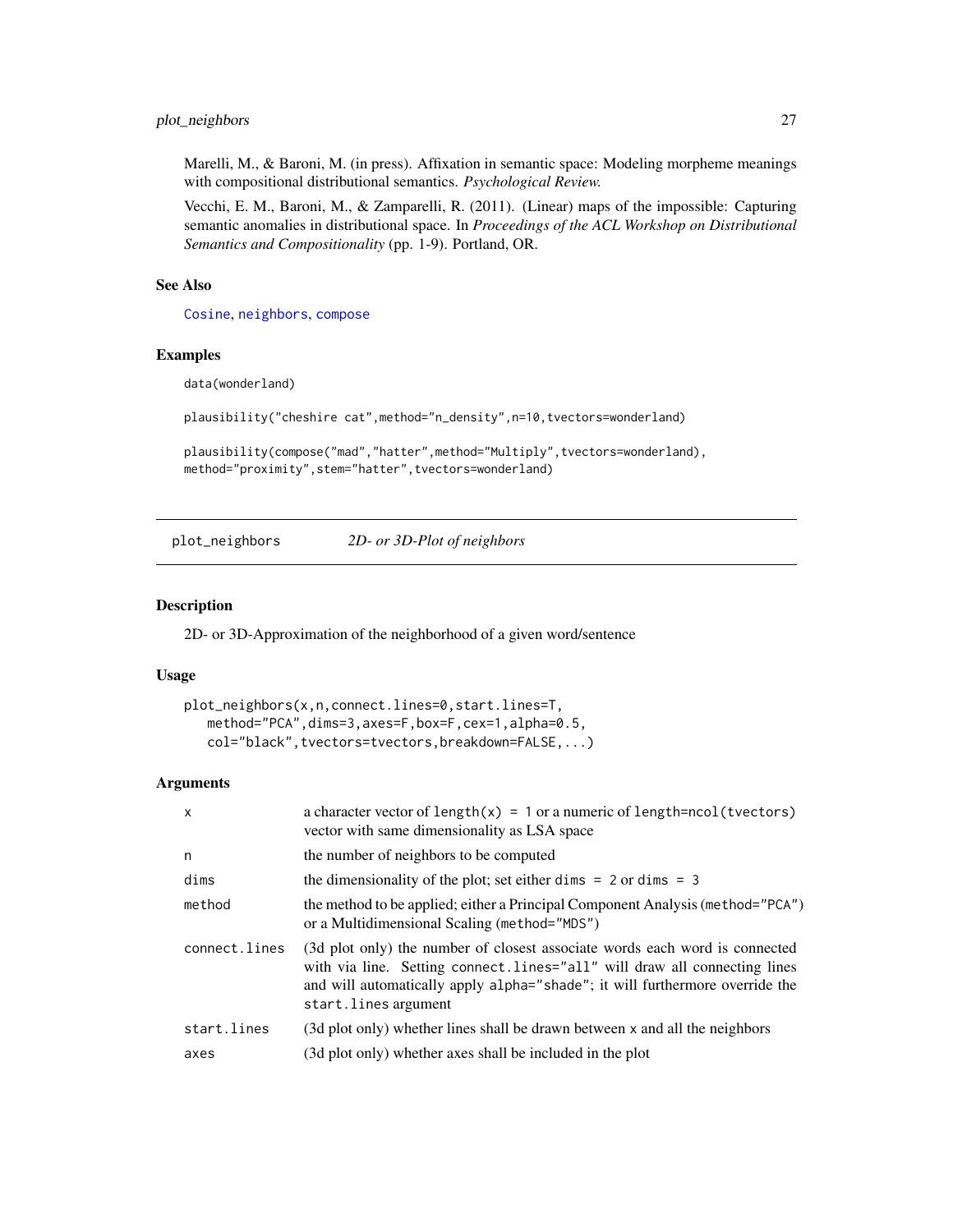<span id="page-27-0"></span>

| box       | (3d plot only) whether a box shall be drawn around the plot                                                                                                                                                                                                                                                                                                                                              |
|-----------|----------------------------------------------------------------------------------------------------------------------------------------------------------------------------------------------------------------------------------------------------------------------------------------------------------------------------------------------------------------------------------------------------------|
| cex       | (2d Plot only) A numerical value giving the amount by which plotting text<br>should be magnified relative to the default.                                                                                                                                                                                                                                                                                |
| tvectors  | the semantic space in which the computation is to be done (a numeric matrix<br>where every row is a word vector)                                                                                                                                                                                                                                                                                         |
| breakdown | if TRUE, the function breakdown is applied to the input                                                                                                                                                                                                                                                                                                                                                  |
| alpha     | (3d plot only) a vector of one or two numerics between 0 and 1 specifying the lu-<br>minance of start. lines (first entry) and connect. lines (second entry). Spec-<br>if ying only one numeric will pass this value to both kinds of lines. With setting<br>alpha="shade", the luminance of every line will be adjusted to the cosine be-<br>tween the two words it connects.                           |
| col       | (3d plot only) a vector of one or two characters specifying the color of start. lines<br>(first entry) and connect. lines (second entry). Specifying only one colour will<br>pass this colour to both kinds of lines. With setting col ="rainbow", the colour<br>of every line will be adjusted to the cosine between the two words it connects.<br>Setting col ="rainbow" will alsp apply alpha="shade" |
| .         | additional arguments which will be passed to plot3d (in a three-dimensional<br>plot only)                                                                                                                                                                                                                                                                                                                |

#### Details

Attempts to create an image of the semantic neighborhood (based on cosine similarity) to a given word, sentence/ document, or vector. An attempt is made to depict this subpart of the LSA space in a two- or three-dimensional plot.

To achieve this, either a Principal Component Analysis (PCA) or a Multidimensional Scaling (MDS) is computed to preserve the interconnections between all the words in this neighborhod as good as possible. Therefore, it is important to note that the image created from this function is only the best two- or three-dimensional approximation to the true LSA space subpart.

For creating pretty plots showing the similarity structure within this neighborhood best, set connect. lines="all" and col="rainbow"

#### Value

For three-dimensional plots:see [plot3d](#page-0-0): this function is called for the side effect of drawing the plot; a vector of object IDs is returned

plot\_neighbors also gives the coordinate vectors of the words in the plot as a data frame

#### Author(s)

Fritz Günther

#### References

Landauer, T.K., & Dumais, S.T. (1997). A solution to Plato's problem: The Latent Semantic Analysis theory of acquisition, induction and representation of knowledge. *Psychological Review, 104,* 211-240.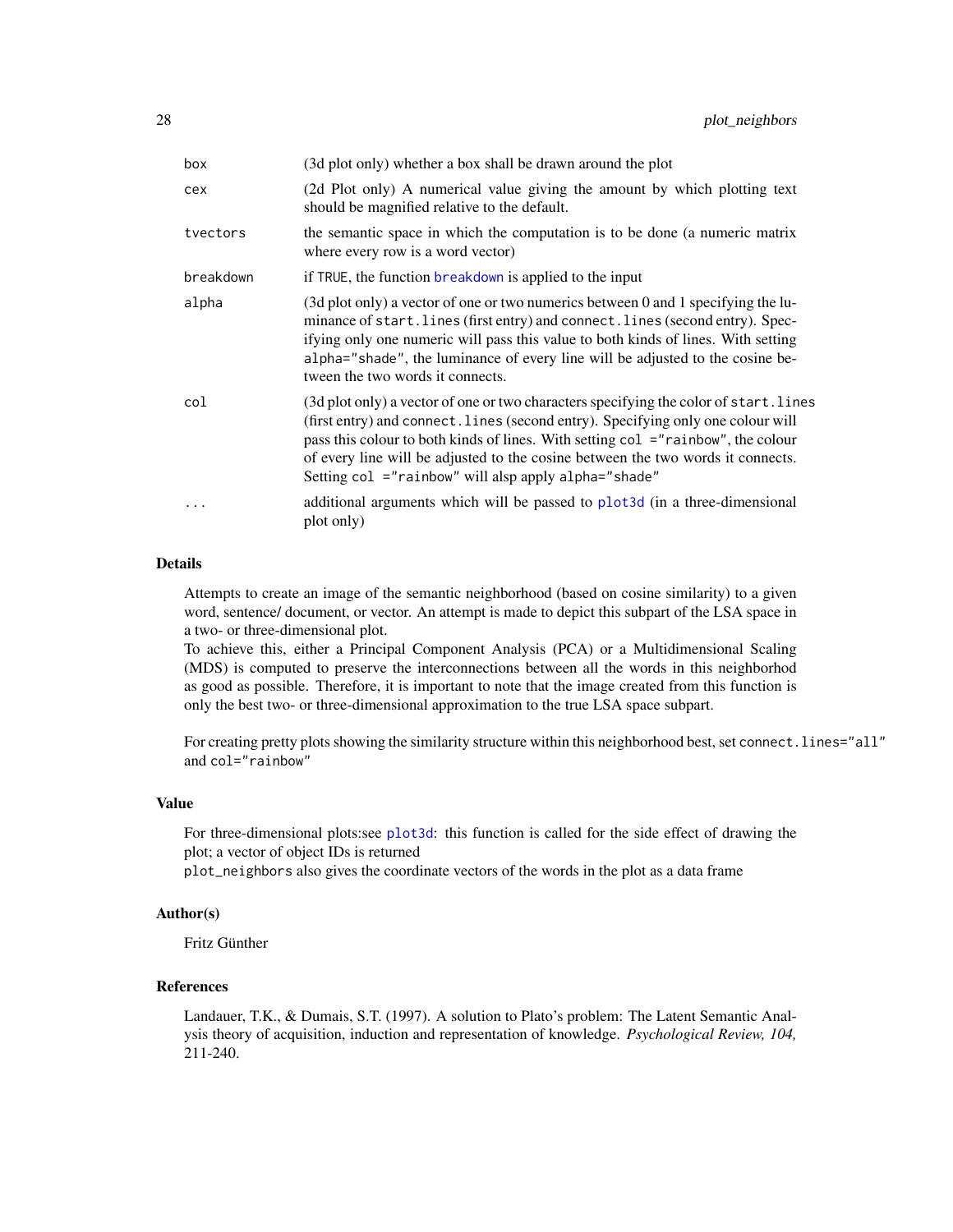<span id="page-28-0"></span>Mardia, K.V., Kent, J.T., & Bibby, J.M. (1979). *Multivariate Analysis*, London: Academic Press.

#### See Also

[cosine](#page-0-0), [neighbors](#page-20-1), [multicos](#page-16-1), [plot\\_wordlist](#page-28-1), [plot3d](#page-0-0), [princomp](#page-0-0)

#### Examples

data(wonderland)

```
## Standard Plot
plot_neighbors("cheshire",n=20,tvectors=wonderland)
```

```
## Pretty Plot
plot_neighbors("cheshire",n=20,tvectors=wonderland,
                connect.lines="all",col="rainbow")
```

```
plot_neighbors(compose("mad","hatter",tvectors=wonderland),
                n=20, connect.lines=2,tvectors=wonderland)
```
<span id="page-28-1"></span>plot\_wordlist *2D- or 3D-Plot of a list of words*

#### Description

2D or 3D-Plot of mutual word similarities to a given list of words

#### Usage

```
plot_wordlist(x,connect.lines=0,method="PCA",dims=3,
   axes=F,box=F,cex=1,alpha=0.5,col="black",
   tvectors=tvectors,breakdown=FALSE,...)
```

| $\mathsf{x}$  | a character vector of $length(x) > 1$ that contains multiple words                                                                                                                                                                                               |
|---------------|------------------------------------------------------------------------------------------------------------------------------------------------------------------------------------------------------------------------------------------------------------------|
| dims          | the dimensionality of the plot; set either dimens $= 2$ or dimens $= 3$                                                                                                                                                                                          |
| method        | the method to be applied; either a Principal Component Analysis (method="PCA")<br>or a Multidimensional Scaling (method="MDS")                                                                                                                                   |
| connect.lines | (3d plot only) the number of closest associate words each word is connected<br>with via line. Setting connect.lines="all" will draw all connecting lines<br>and will automatically apply alpha="shade"; it will furthermore override the<br>start.lines argument |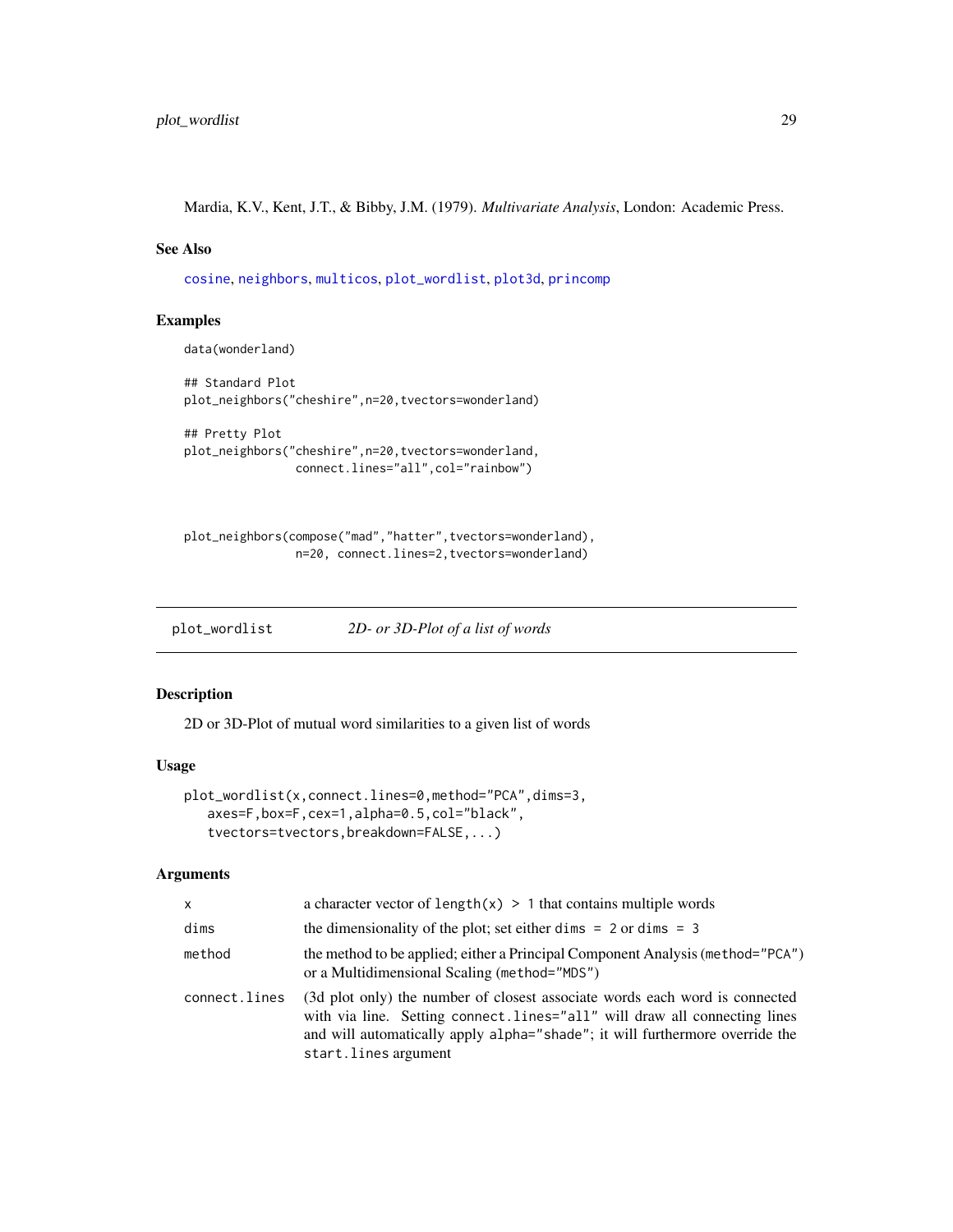<span id="page-29-0"></span>

| axes      | (3d plot only) whether axes shall be included in the plot                                                                                                                                                                                                                                                                                                                                                |
|-----------|----------------------------------------------------------------------------------------------------------------------------------------------------------------------------------------------------------------------------------------------------------------------------------------------------------------------------------------------------------------------------------------------------------|
| box       | (3d plot only) whether a box shall be drawn around the plot                                                                                                                                                                                                                                                                                                                                              |
| cex       | (2d Plot only) A numerical value giving the amount by which plotting text<br>should be magnified relative to the default.                                                                                                                                                                                                                                                                                |
| tvectors  | the semantic space in which the computation is to be done (a numeric matrix<br>where every row is a word vector)                                                                                                                                                                                                                                                                                         |
| breakdown | if TRUE, the function breakdown is applied to the input                                                                                                                                                                                                                                                                                                                                                  |
| alpha     | (3d plot only) a vector of one or two numerics between 0 and 1 specifying the lu-<br>minance of start. lines (first entry) and connect. lines (second entry). Spec-<br>if ying only one numeric will pass this value to both kinds of lines. With setting<br>alpha="shade", the luminance of every line will be adjusted to the cosine be-<br>tween the two words it connects.                           |
| col       | (3d plot only) a vector of one or two characters specifying the color of start. lines<br>(first entry) and connect. lines (second entry). Specifying only one colour will<br>pass this colour to both kinds of lines. With setting col ="rainbow", the colour<br>of every line will be adjusted to the cosine between the two words it connects.<br>Setting col ="rainbow" will alsp apply alpha="shade" |
| $\ddotsc$ | additional arguments which will be passed to plot3d (in a three-dimensional<br>plot only)                                                                                                                                                                                                                                                                                                                |

#### Details

Computes all pairwise similarities within a given list of words. On this similarity matrix, a Principal Component Analysis (PCA) or a Multidimensional Sclaing (MDS) is applied to get a two- or three-dimensional solution that best captures the similarity structure. This solution is then plottet. For creating pretty plots showing the similarity structure within this list of words best, set connect.lines="all" and col="rainbow"

#### Value

see [plot3d](#page-0-0): this function is called for the side effect of drawing the plot; a vector of object IDs is returned.

plot\_neighbors also gives the coordinate vectors of the words in the plot as a data frame

#### Author(s)

Fritz Günther

#### References

Landauer, T.K., & Dumais, S.T. (1997). A solution to Plato's problem: The Latent Semantic Analysis theory of acquisition, induction and representation of knowledge. *Psychological Review, 104,* 211-240.

Mardia, K.V., Kent, J.T., & Bibby, J.M. (1979). *Multivariate Analysis*, London: Academic Press.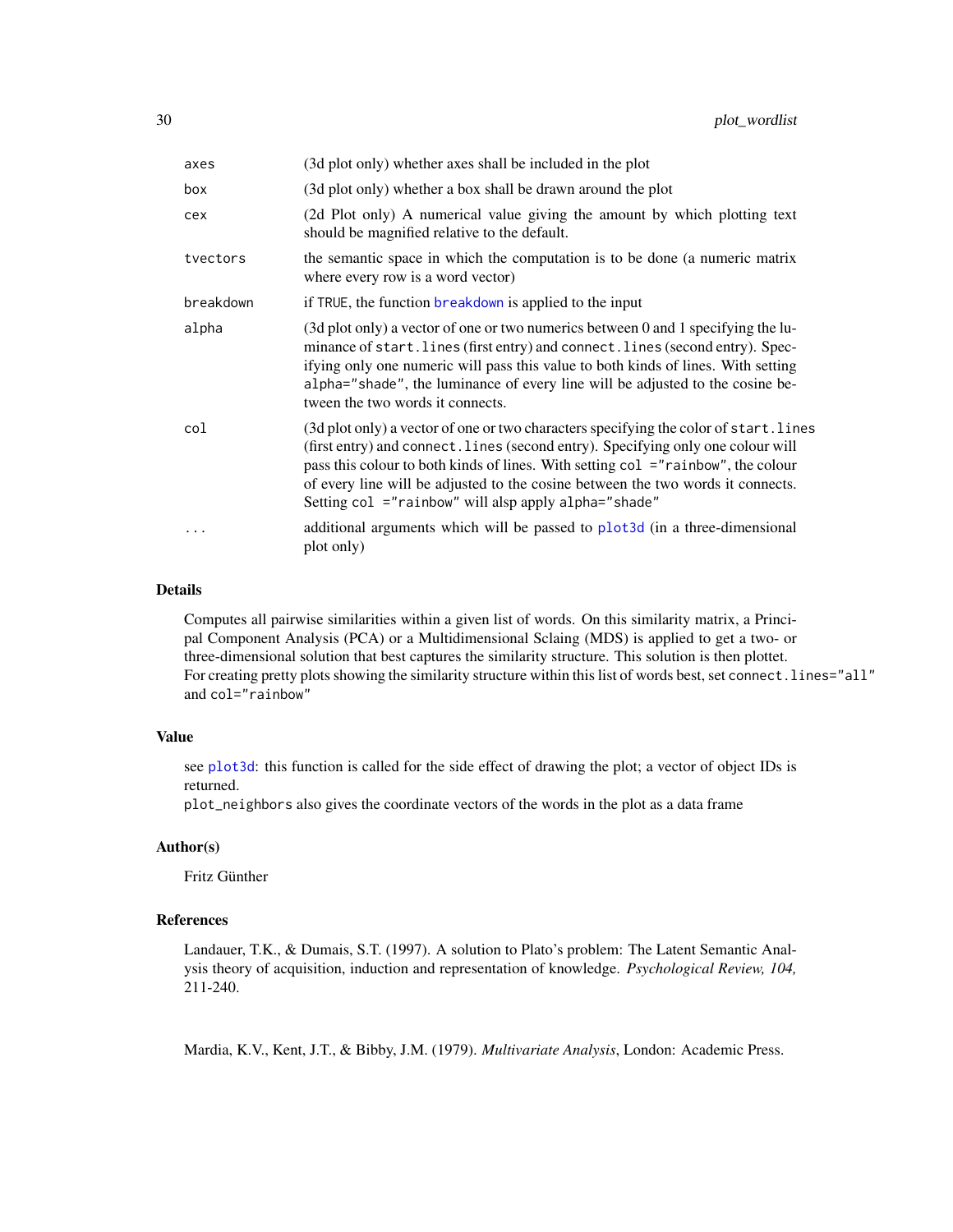#### <span id="page-30-0"></span>Predication 31

#### See Also

[cosine](#page-0-0), [neighbors](#page-20-1), [multicos](#page-16-1), [plot\\_neighbors](#page-26-1), [plot3d](#page-0-0), [princomp](#page-0-0)

#### Examples

```
data(wonderland)
## Standard Plot
words <- c("alice","hatter","queen","knight","hare","cheshire")
plot_wordlist(words,tvectors=wonderland,method="MDS",dims=2)
```
<span id="page-30-1"></span>Predication *Compute Vector for Predicate-Argument-Expressions*

#### Description

Computes vectors for complex expressions of type PREDICATE[ARGUMENT] by applying the method of Kintsch (2001) (see *Details*).

#### Usage

Predication(P,A,m,k,tvectors=tvectors,breakdown=FALSE,norm="none")

#### Arguments

| P         | Predicate of the expression, a single word (character vector)                                                                                                                                                                                                                                                                                                                                                                                                             |
|-----------|---------------------------------------------------------------------------------------------------------------------------------------------------------------------------------------------------------------------------------------------------------------------------------------------------------------------------------------------------------------------------------------------------------------------------------------------------------------------------|
| A         | Argument of the expression, a single word (character vector)                                                                                                                                                                                                                                                                                                                                                                                                              |
| m         | number of nearest words to the Predicate that are initially activated                                                                                                                                                                                                                                                                                                                                                                                                     |
| k         | size of the k-neighborhood; $k \le m$                                                                                                                                                                                                                                                                                                                                                                                                                                     |
| tvectors  | the semantic space in which the computation is to be done (a numeric matrix<br>where every row is a word vector)                                                                                                                                                                                                                                                                                                                                                          |
| breakdown | if TRUE, the function breakdown is applied to the input                                                                                                                                                                                                                                                                                                                                                                                                                   |
| norm      | whether to normalize the single word vectors before applying a composition<br>function. Setting norm = "none" will not perform any normalizations, setting<br>norm = "all" will normalize every involved word vector (Predicate, Argument,<br>and every single activated neighbor). Setting norm = "block" will normalize<br>the Argument vector and will normalize the [Predicate + neighbors] vector, to<br>weight the Argument and the "Predicate in context" equally. |

#### Details

The vector for the expression is computed following the Predication Process by Kintsch (2001): The m nearest neighbors to the Predicate are computed. Of those, the k nearest neighbors to the Argument are selected. The vector for the expression is then computed as the sum of Predicate vector, Argument vector, and the vectors of those k neighbors (the k-neighborhood).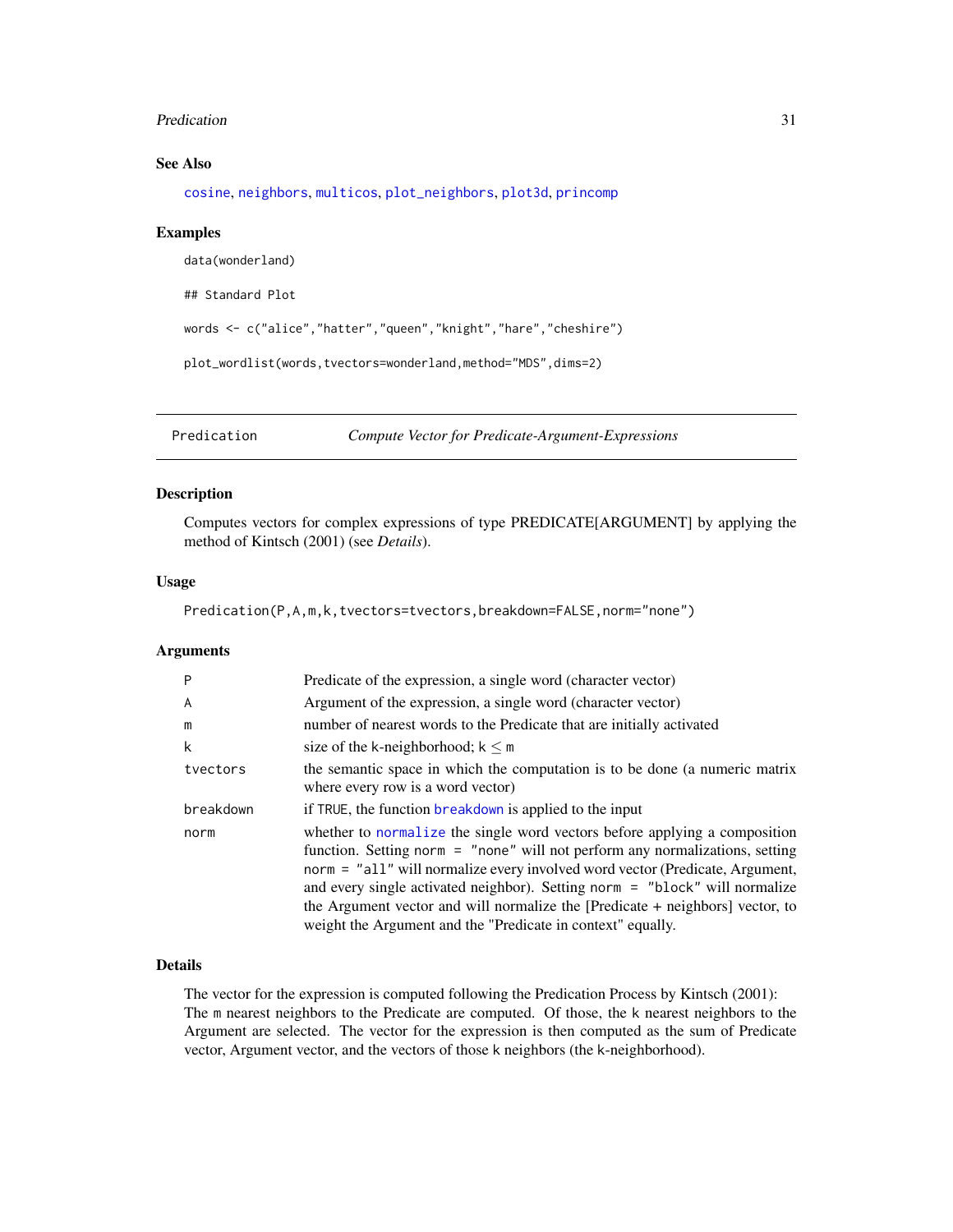#### <span id="page-31-0"></span>Value

An object of class Pred: This object is a list consisting of:

| \$PA        | The vector for the complex expression as described above                                |
|-------------|-----------------------------------------------------------------------------------------|
| \$P.Pred    | The vector for Predicate plus the k-neighborhood vectors without the Argument<br>vector |
| \$neighbors | The words in the k-neighborhood.                                                        |
| \$P         | The Predicate given as input                                                            |
| \$Α         | The Argument given as input                                                             |

#### Author(s)

Fritz Günther

#### References

Kintsch, W. (2001). Predication. *Cognitive science, 25,* 173-202.

#### See Also

[cosine](#page-0-0), [neighbors](#page-20-1), [multicos](#page-16-1), [compose](#page-8-1)

#### Examples

data(wonderland)

Predication(P="mad",A="hatter",m=20,k=3,tvectors=wonderland)

priming *Simulated data for a Semantic Priming Experiment*

#### Description

A data frame containing simulated data for a Semantic Priming Experiment. This data contains 514 prime-target pairs, which are taken from the Hutchison, Balota, Cortese and Watson (2008) study. These pairs are generated by pairing each of 257 target words with one semantically related and one semantically unrelated prime.

The data frame contains four columns:

- First column: Prime Words
- Second column: Target Words
- Third column: Simulated Reaction Times
- Fourth column: Specifies whether a prime-target pair is considered semantically related or unrelated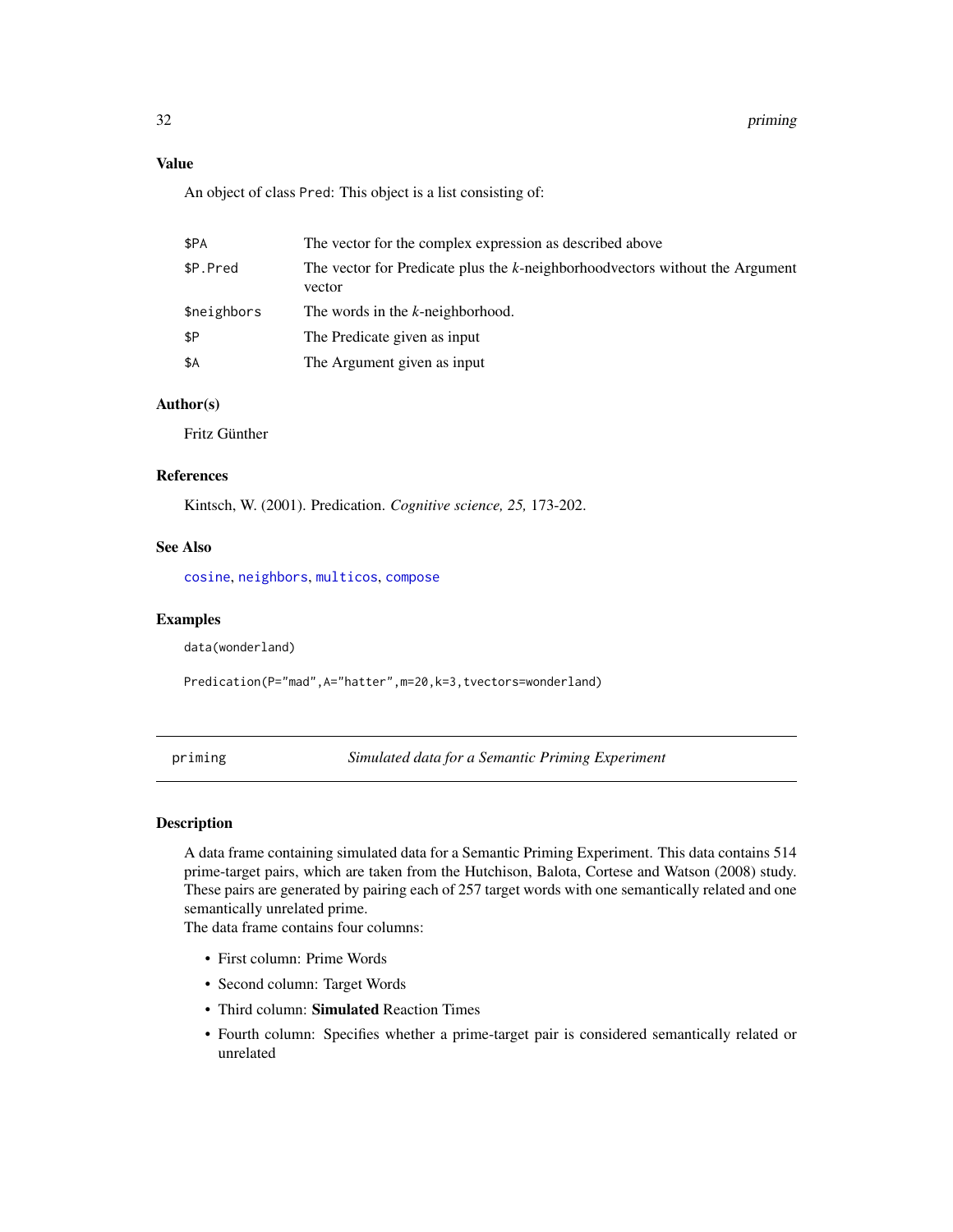#### <span id="page-32-0"></span>syntest 33

#### Usage

data(priming)

#### Format

A data frame with 514 rows and 4 columns

#### References

Hutchison, K. A., Balota, D. A., Cortese, M. & Watson, J. M. (2008). Predicting semantic priming at the item level. *Quarterly Journal of Experimental Psychology, 61,* 1036-1066.

syntest *A multiple choice test for synonyms and antonyms*

#### Description

This object multiple choice test for synonyms and antonyms, consisting of seven columns.

- 1. The first column defines the question, i.e. the word a synonym or an antonym has to be found for.
- 2. The second up to the fifth column show the possible answer alternatives.
- 3. The sixth column defines the correct answer.
- 4. The seventh column indicates whether a synonym or an antonym has to be found for the word in question.

The test consists of twenty questions, which are given in the twenty rows of the data frame.

#### Usage

data(syntest)

### Format

A data frame with 20 rows and 7 columns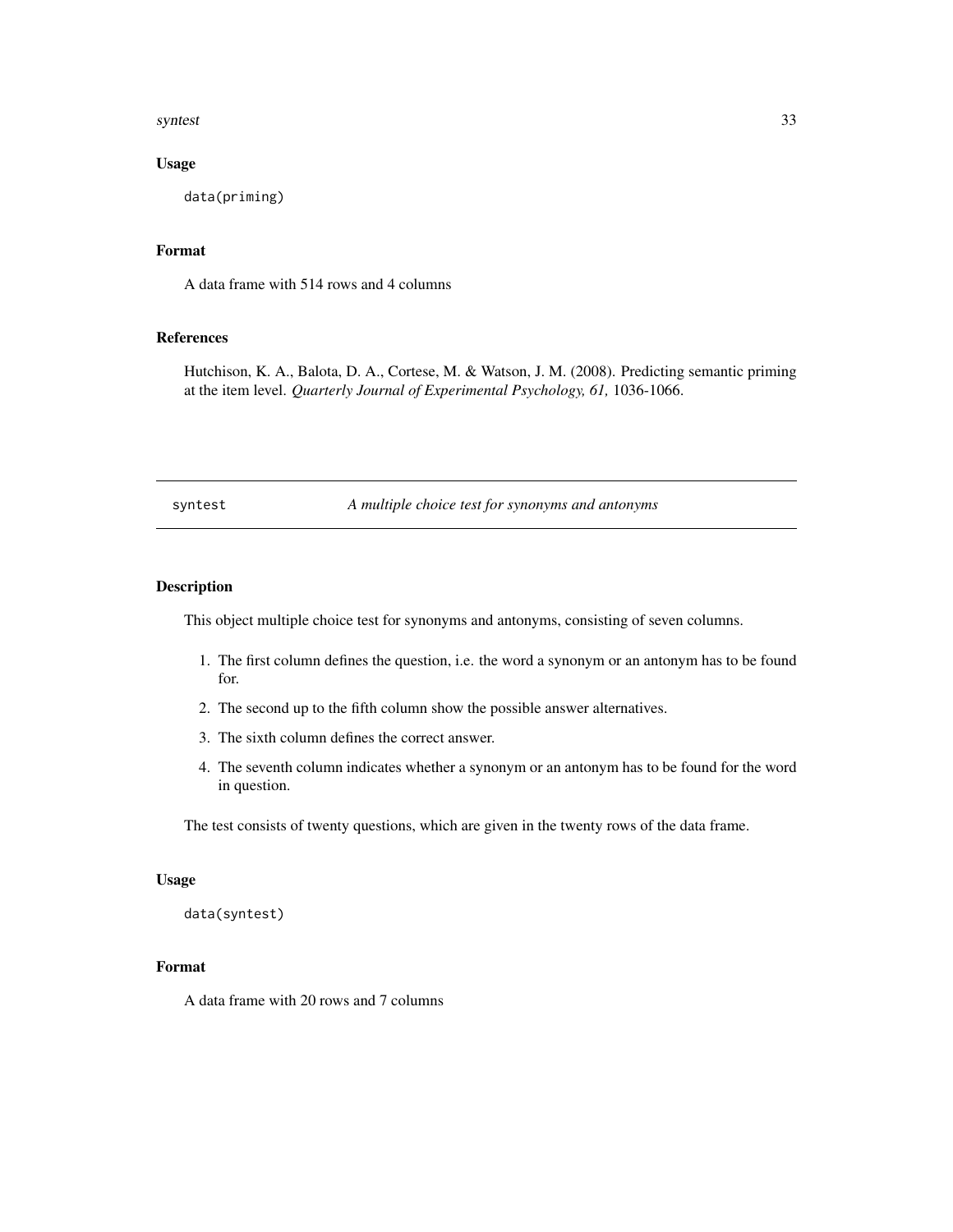<span id="page-33-1"></span><span id="page-33-0"></span>

#### Description

This data set is a 50-dimensional LSA space derived from Lewis Carrol's book "Alice's Adventures in Wonderland". The book was split into 791 paragraphs which served as documents for the LSA algorithm (Landauer, Foltz & Laham, 1998). Only words that appeared in at least two documents were used for building the LSA space.

This LSA space contains 1123 different terms, all in lower case letters, and was created using the [lsa](#page-0-0)-package. It can be used as tvectors for all the functions in the LSAfun-package.

#### Usage

data(wonderland)

#### Format

A 1123x50 matrix with terms as rownames.

#### Source

[Alice in Wonderland from Project Gutenberg](http://www.gutenberg.org/cache/epub/11/pg11.txt)

#### References

Landauer, T., Foltz, P., and Laham, D. (1998) *Introduction to Latent Semantic Analysis*. In: Discourse Processes 25, pp. 259-284.

Carroll, L. (1865). *Alice's Adventures in Wonderland*. New York: MacMillan.